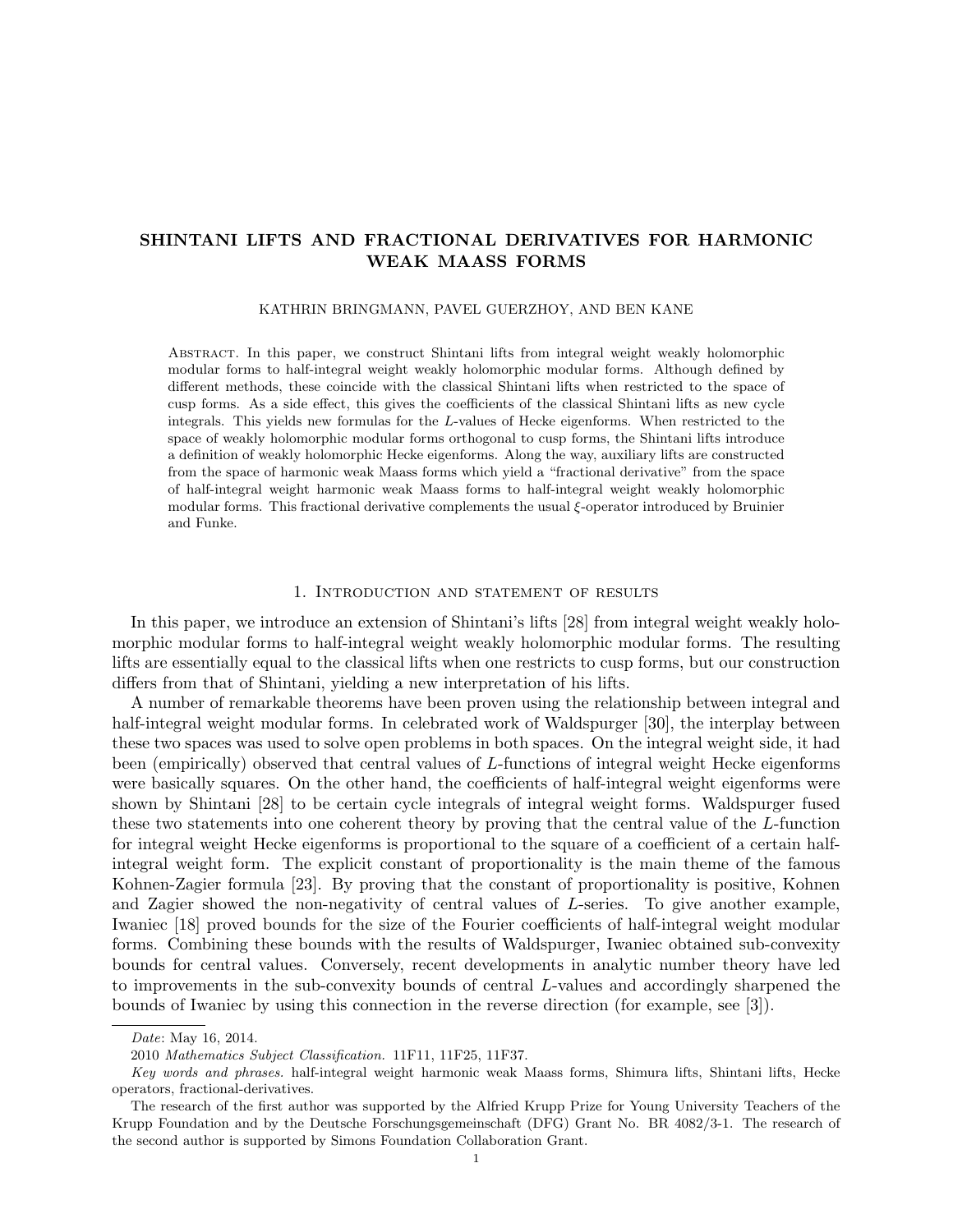Having demonstrated the utility of the connection between integral and half-integral weight modular forms, we now briefly turn to the history of the construction of lifts between them. The interrelation between integral and half-integral weight modular forms was initiated by Shimura [27], who constructed a lift  $\mathscr{S}_n$  (for every  $n \in \mathbb{N}$  squarefree) from half-integral weight cusp forms to integral weight holomorphic forms. The surprising connection between these two spaces led to a flurry of activity. Among the exciting work that followed, Shintani [28] defined a lift  $\mathscr{S}_d^*$  (for every fundamental discriminant d and integer  $k > 1$  satisfying  $(-1)^k d > 0$  from integral to half-integral weight cusp forms whose coefficients are related to cycle integrals of the integral weight cusp forms which we now briefly describe. There is a one-to-one correspondence between Q in the set  $\mathcal{Q}_\Delta$  of binary quadratic forms of non-square discriminant  $\Delta > 0$  and semicircles  $S_Q$  whose real endpoints are the roots of Q (see (3.5)). Moreover, the automorphs of Q in  $SL_2(\mathbb{Z})$  are an infinite cyclic group  $\Gamma_Q$ . Defining  $C_Q := S_Q/\Gamma_Q$ , for every function F satisfying weight  $2\kappa \in 2\mathbb{Z}$  modularity we define the cycle integral

$$
\mathcal{C}(F;Q) := \Delta^{\frac{1-\kappa}{2}} \int_{C_Q} F(\tau) Q(\tau,1)^{\kappa-1} d\tau.
$$

Taking traces over all  $SL_2(\mathbb{Z})$  equivalence classes twisted by the genus characters  $\chi$  defined in (3.1), Shintani's lifts are then defined for  $f \in S_{2k}$  (cf. (8) of [22]) by

(1.1) 
$$
\mathscr{S}_d^*(f)(\tau) := \sum_{\delta: \delta d > 0} \left( (\delta d)^{\frac{k-1}{2}} \sum_{Q \in SL_2(\mathbb{Z}) \backslash \mathcal{Q}_{\delta d}} \chi(Q) \mathcal{C}(f; Q) \right) q^{|\delta|},
$$

where  $q := e^{2\pi i \tau}$ . It was later shown by Kohnen and Zagier [23] that Shintani's lift is adjoint to Shimura's lift.

In order to provide an isomorphism between these two spaces, Kohnen [21] defined for  $k \geq 0$  a distinguished subspace  $\mathbb{S}_{k+\frac{1}{2}}$  of weight  $k+\frac{1}{2}$  $\frac{1}{2}$  cusp forms (now known as the *Kohnen plus space*). Since the Shimura and Shintani maps both commute with the Hecke operators, there exists for every fundamental discriminant d with  $(-1)^k d > 0$  and weight 2k Hecke eigenform f a constant  $c_{f,d} \in \mathbb{C}$  (possibly zero) for which

$$
\mathscr{S}_{d}\circ\mathscr{S}_{d}^{\ast}\left( f\right) =c_{f,d}f.
$$

Kohnen [21] further proved the existence of a linear combination of finitely many Shimura lifts which yields an isomorphism between  $S_{2k}$  (classical weight 2k cusp forms) and  $\mathbb{S}_{k+\frac{1}{2}}$ .

In order to extend Shintani's lifts to weakly holomorphic modular forms, we require pairs of fundamental discriminants d and D which, as we assume throughout, satisfy  $(-1)^{k}d > 0$  and  $(-1)^k D < 0$ . Roughly speaking, the choice of d determines the cuspidal projection of our Shintani lift  $\mathscr{S}_{d,D}^*$  (explicitly defined in (7.1)), while D contributes the principal part of the lift, which governs the growth of the function towards the cusp  $i\infty$ . More precisely, using an extension of the Petersson inner product to weakly holomorphic modular forms, D provides the projection to the space orthogonal to cusp forms.

The lifts  $\mathscr{S}^*_{d,D}$  are constructed via intermediary lifts on non-holomorphic modular forms known as harmonic weak Maass forms (see Section 2 for the definition). When restricted to the subspace of cusp forms, they are furthermore related to the classical Shintani lifts via

(1.2) 
$$
\mathscr{S}_{d,D}^* = \frac{1}{3}(-1)^{\left\lfloor \frac{k}{2} \right\rfloor} 2^{k-1} \mathscr{S}_d^*.
$$

By computing the Fourier coefficients of the harmonic weak Maass forms in two different ways, one obtains a striking identity between Shintani's classical cycle integrals and cycle integrals of weight 0 non-holomorphic modular forms. To state the result, we need the antiholomorphic differential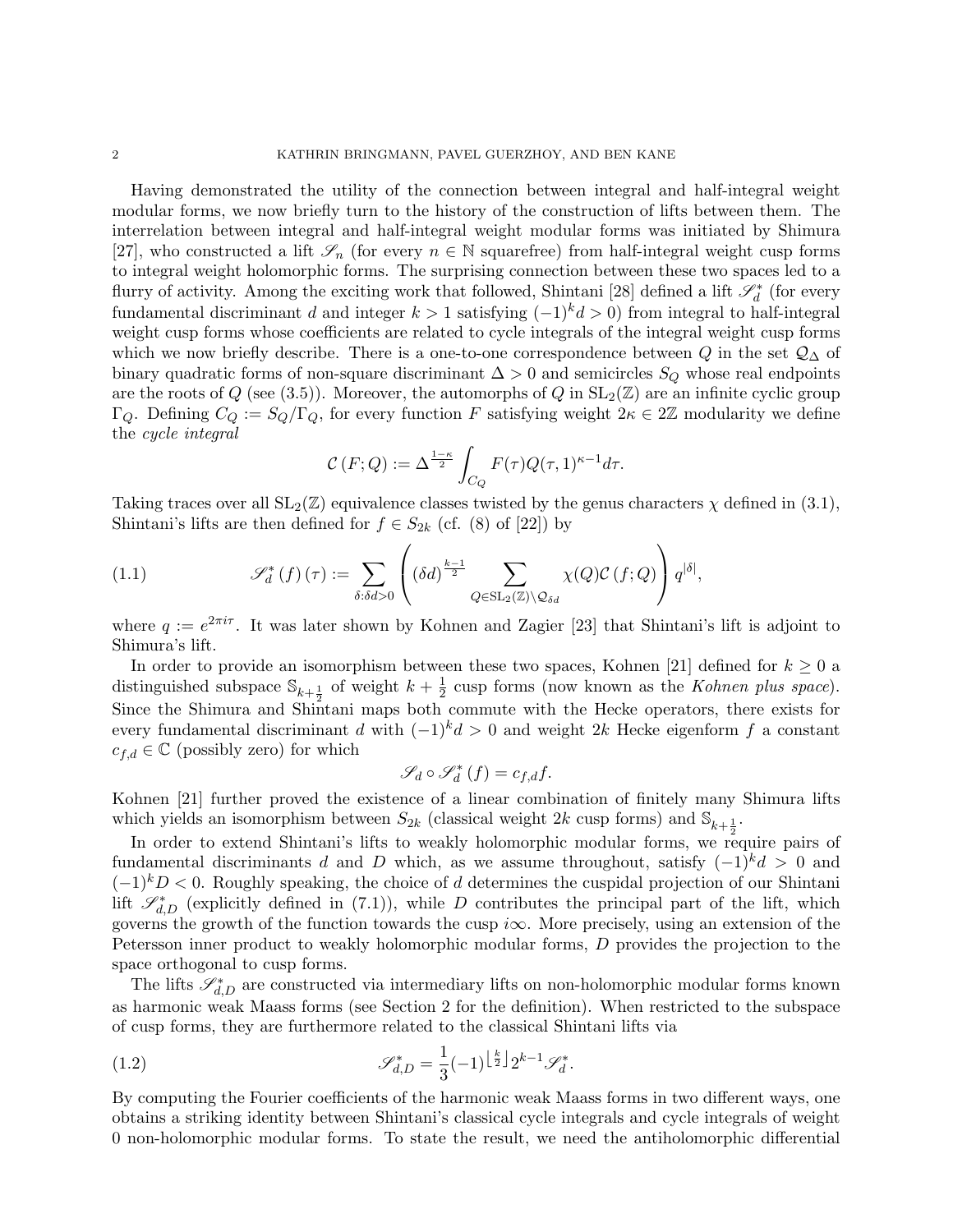operator  $\xi_{\kappa} := 2iy^{\kappa} \frac{\partial}{\partial \overline{\tau}}$  and the Maass raising operator  $R_{\kappa}$  defined in (2.7). While  $\xi_{\kappa}$  maps harmonic weak Maass forms of weight  $\kappa$  to weakly holomorphic modular forms of weight 2 −  $\kappa$ , R<sub> $\kappa$ </sub> maps non-holomorphic modular forms of weight  $\kappa$  to non-holomorphic modular forms of weight  $\kappa + 2$ . We denote the *n*-th repeated iteration by  $R_{\kappa}^n$ . The following theorem yields a new construction of Shintani's lifts.

**Theorem 1.1.** If M is a weight 2 – 2k harmonic weak Maass form for which  $\xi_{2-2k}(\mathcal{M})$  is a cusp form, then for every pair of positive discriminants d,  $\delta$  for which d $\delta$  is not a square we have

(1.3) 
$$
\sum_{Q \in SL_2(\mathbb{Z}) \backslash \mathcal{Q}_{\delta d}} \chi(Q) \mathcal{C} \left( \xi_{2-2k}(\mathcal{M}); Q \right) = C_k \sum_{Q \in SL_2(\mathbb{Z}) \backslash \mathcal{Q}_{\delta d}} \chi(Q) \mathcal{C} \left( R_{2-2k}^{k-1}(\mathcal{M}); Q \right),
$$
  
where  $C_k := -\frac{\text{3}\Gamma(\frac{k+1}{2})}{2^{k-1}\Gamma(k-\frac{1}{2})\Gamma(\frac{k}{2})}.$ 

Remark. The twisted traces on the right hand side of  $(1.3)$  were studied for the excluded case  $k = 1$ in [13], where cycle integrals for meromorphic and non-holomorphic forms were first considered. Cycle integrals of this type also occur in [14]. Methods for the case  $k = 1$  were developed in [9] which we expect could be extended to yield the coefficients in Theorem 1.1 when  $\delta d$  is a square.

The lifts  $\mathscr{S}_{d,D}^*$  also satisfy a number of remarkable properties on the entire space of weakly holomorphic modular forms.

## Theorem 1.2.

- (1) The lifts  $\mathscr{S}_{d,D}^*$  all commute with the Hecke operators.
- (2) The lifts  $\mathscr{S}^*_{d,D}$  all map cusp forms to cusp forms and preserve orthogonality to cusp forms.

In addition to yielding the proportionality in Theorem 1.1, the construction of pairs of lifts from integral to half-integral weight harmonic weak Maass forms plays a key role in extending the Shintani lifts to include weakly holomorphic modular forms. The resulting pairs of Zagier lifts,  $\mathfrak{Z}_d$  and  $\mathfrak{Z}_D$ , build upon a construction of lifts [12] between spaces of weakly holomorphic modular forms. The lifts  $\mathfrak{Z}_d$  (3.8) map harmonic weak Maass forms of weight 2 – 2k to harmonic weak Maass forms of weight  $\frac{3}{2} - k$ , while the lifts  $\mathfrak{Z}_D$  (3.4) map weight 2 – 2k harmonic weak Maass forms directly to weight  $k + \frac{1}{2}$  weakly holomorphic modular forms. Using the connection of Waldspurger [30] between coefficients of half-integral weight Hecke eigenforms and central values of integral weight Hecke eigenforms, Theorem 1.2 (2) leads to the following classification of the vanishing of the central L-value  $L(f, \chi_d, k)$  of  $f \in S_{2k}$  twisted by the quadratic character  $\chi_d$ .

Corollary 1.3. Suppose that a cusp form  $f$  is a weight  $2k$  Hecke eigenform and  $M$  is a weight 2 − 2k harmonic weak Maass form satisfying  $\xi_{2-2k}(\mathcal{M}) = f$ . Then  $\mathfrak{Z}_d(\mathcal{M})$  is weakly holomorphic if and only if  $L(f, \chi_d, k) = 0$ .

After completing this paper, Bruinier informed the authors that Zagier lifts also appear as theta lifts. In particular, Alfes [2], motivated by algebraicity questions, has obtained overlapping partial results extending the Zagier lifts in certain cases. The cases of Corollary 1.3 with k even are contained in [2].

Since the obstruction to surjectivity of the classical Shintani maps yield interesting arithmetic information about vanishing of L-values, it is worthwhile to determine the image of the Shintani lifts when restricting to the subspace  $S_{2k}^{\perp,0}$  $2k^{\pm,0}$  consisting of those forms orthogonal to cusp forms with vanishing constant term. For this, we decompose the orthogonal complement of cusp forms  $\mathbb{S}_{\mu}^{\perp,0}$  $_{k+\frac{1}{2}}^{\perp,0}$  in weight  $k + \frac{1}{2}$  with vanishing constant terms into subspaces  $\mathbb{S}_{k+\frac{1}{2},D}^{\perp,0}$  consisting of those forms where  $\lim_{k+\frac{1}{2},D}$  consisting of those forms whose principal parts are supported in the square class  $-|D|m^2$  ( $m \in \mathbb{N}_0$ ).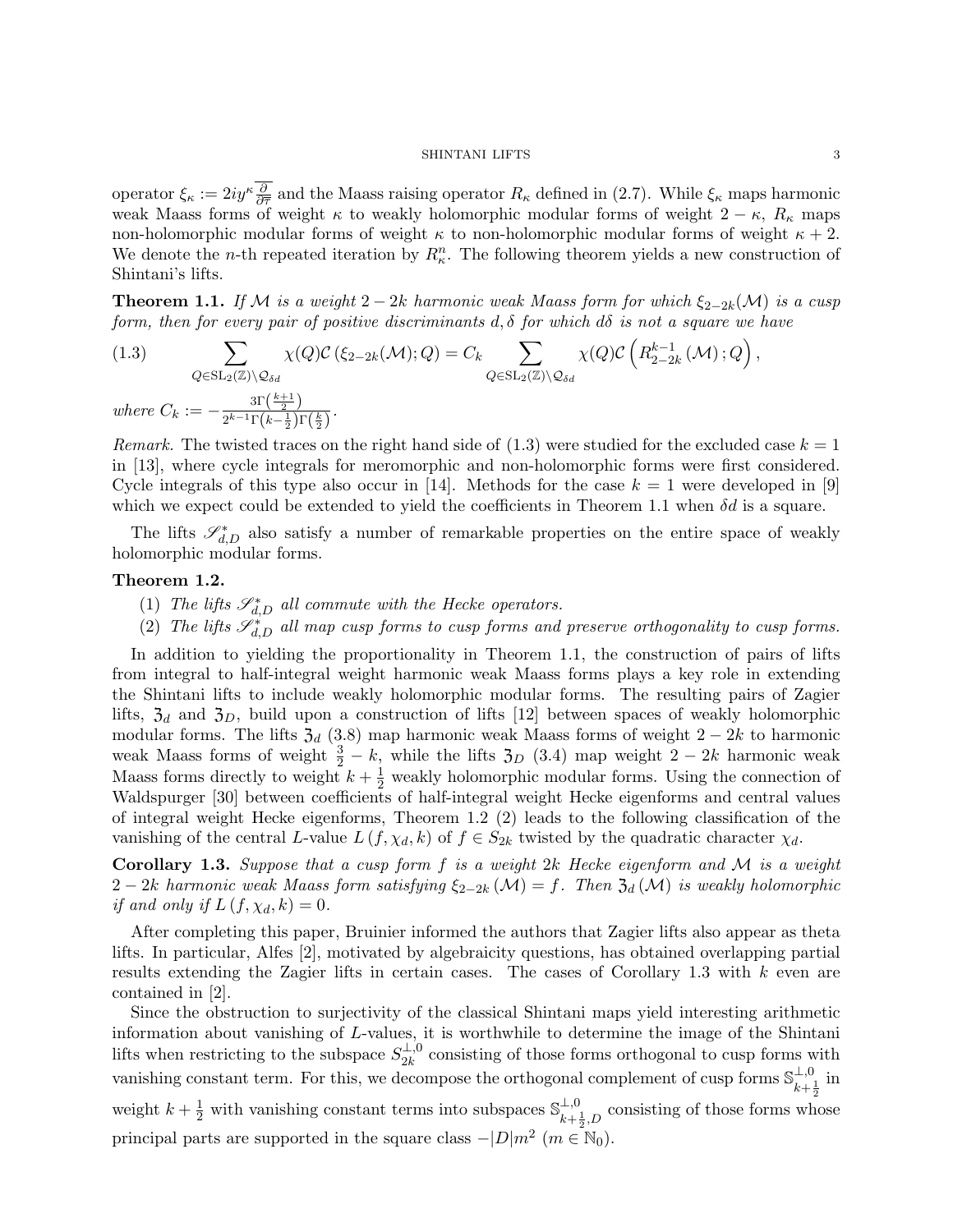**Theorem 1.4.** For each pair d, D, the restriction of  $\mathscr{S}_{d,D}^*$  to  $S_{2k}^{\perp,0}$  $\frac{\perp,0}{2k}$  yields a bijection from  $S_{2k}^{\perp,0}$  $\frac{1}{2k}$ <sup>to</sup>  $\mathbb{S}^{\perp,0}$  $\mu+ \frac{1}{2}$ , D<sup>.</sup>

We have seen that  $\mathfrak{Z}_d$  and  $\mathfrak{Z}_D$  play an important role in our new construction of the Shintani lift. To better understand these lifts, we next determine the image of the space  $H_{2-2l}^{\text{cusp}}$  $_{2-2k}^{\text{cusp}}$  of harmonic weak Maass forms for which  $\xi_{2-2k}$  maps to cusp forms. As in Theorem 1.4, it is natural to decompose the space of weight  $\frac{3}{2} - k$  harmonic weak Maass forms into subspaces  $\mathbb{H}^{\text{cusp}}_{\frac{3}{2} - k,d}$  consisting of those forms whose principal parts are supported in the  $-|d|m^2$  square class  $(m \in \mathbb{N})$ . In particular, elements of  $\mathbb{H}_{\frac{3}{2}-k,d}^{\text{cusp}}$  map to cusp forms under the  $\xi$ -operator.

## Theorem 1.5.

- (1) Each lift  $\mathfrak{Z}_D$  is an isomorphism from  $H_{2-2l}^{cusp}$  $\frac{cusp}{2-2k}$  to  $\mathbb{S}_{k+1}^{\perp,0}$  $\mu + \frac{1}{2} D$ .
- (2) Every map  $\mathfrak{Z}_d$  is an isomorphism from  $H_{2-2l}^{cusp}$  $\lim_{2-2k}$  to  $\mathbb{H}^{\text{cusp}}_{\frac{3}{2}-k,d}$ .

*Remark.* Theorem 1.2 further allows us to use the maps  $\mathfrak{Z}_d$  to give an alternate proof of the famous classical theorem of Kohnen [21], proving the existence of the Shimura isomorphism mentioned above.

While the Zagier lifts  $\mathfrak{Z}_d$  give a new criterion to determine vanishing of central L-values, the lifts  $\mathfrak{Z}_D$  may be used to build a theory of half-integral weight weakly holomorphic Hecke eigenforms. This parallels a construction of integral weight weakly holomorphic Hecke eigenforms by the second author [16]. He builds such forms by using the differential operator  $\mathcal{D}^{2k-1} := \left(\frac{1}{2\pi}\right)^{k-1}$  $\overline{2\pi i}$  $\frac{\partial}{\partial \tau}$ )<sup>2k-1</sup> to define a distinguished finite dimensional quotient space. A key observation is the fact that  $S_{2k}^{\perp,0}$  $\frac{1}{2k}$ <sup>0</sup>, which is the image under  $\mathcal{D}^{2k-1}$  of the subspace  $S^!_{2-2k}$  of weakly holomorphic modular forms with vanishing constant term, is preserved by the Hecke operators.

Trying to follow this construction directly in the half-integral weight case immediately runs into a number of roadblocks. Although we have the operator  $\xi_{\frac{3}{2}-k}$ , we are missing a complementary operator which plays the role of  $\mathcal{D}^{2k-1}$ . Without the ability to act by a "fractional derivative,"  $D$  does not aid in the construction of such an operator. Moreover, even once an operator from the space of weight  $\frac{3}{2} - k$  harmonic weak Maass forms in Kohnen's plus space to  $\mathbb{S}_{k+1}^{\mathbb{L},0}$  $\frac{1}{k+\frac{1}{2}}$  is found, one needs to determine a distinguished subspace which is preserved under the Hecke operators. To overcome these problems, we define the subspace

(1.4) 
$$
\mathbb{J}_{k+\frac{1}{2}}^D := \mathfrak{Z}_D \left( S_{2-2k}^! \right),
$$

which is Hecke stable and serves the role of  $\mathcal{D}^{2k-1}(S^!_{2-2k})$  in our construction of half-integral weight weakly holomorphic Hecke eigenforms. We call a weight  $k + \frac{1}{2}$  weakly holomorphic modular form F a Hecke eigenform if for every  $n \in \mathbb{N}$  there exists  $\lambda_n \in \mathbb{C}$  and  $F_n \in \bigoplus_D \mathbb{J}_{k+\frac{1}{2}}^D$  such that 2

$$
F|T_n = \lambda_n F + F_n,
$$

where  $T_n$  is the *n*-th Hecke operator. Since there are already Hecke eigenforms for  $\mathbb{M}_{k+\frac{1}{2}}$  and  $\mathbb{J}_{k+\frac{1}{2}}^{D}\subseteq\mathbb{S}_{k+\frac{1}{2}}^{\perp,0}$  $\frac{\perp, 0}{k+\frac{1}{2}}$  by Theorem 1.5, it suffices to study Hecke eigenforms on the subspace  $\mathbb{S}_{k+\frac{1}{2}}^{\perp, 0}$  $\frac{1}{k+\frac{1}{2}}$ . The next theorem shows that

 $\setminus$ 

 $(1.6)$ ⊥,0  $k+\frac{1}{2}$  $\overline{A}$ D  $\mathbb{J}_{k+\frac{1}{2}}^{D}=\bigoplus_{\mathbb{R}}% \mathbb{J}_{k+\frac{1}{2}}^{(n)}(\mathbb{R}_{n})_{\mathbb{Z}}\text{.}%$ D  $\int \mathbb{S}^{\perp,0}$  $\frac{1}{k+\frac{1}{2},D}$   $\int \mathbb{J}_{k+\frac{1}{2}}^{D}$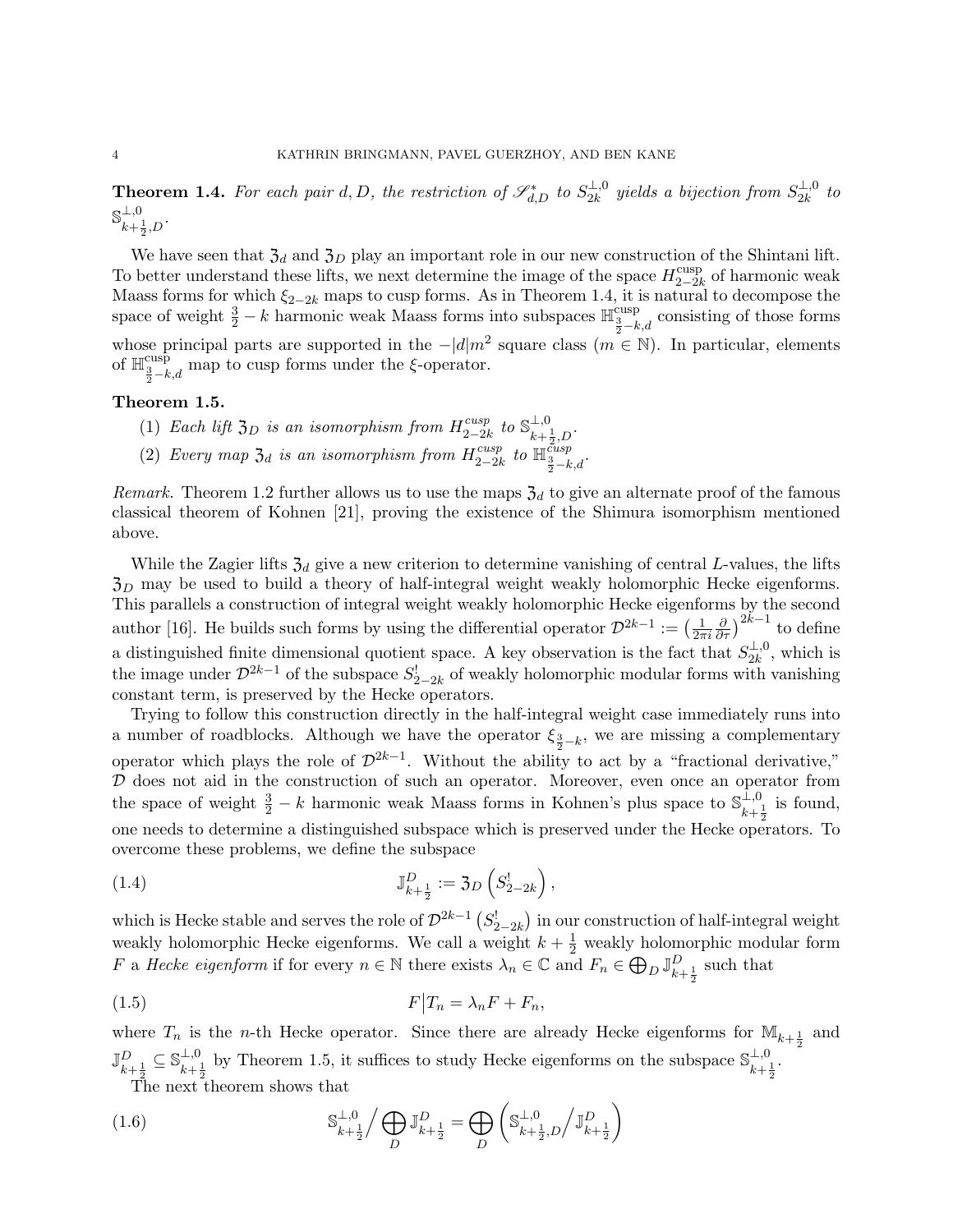is spanned by Hecke eigenforms. However, contrasting the integral weight case, the eigenspaces are infinite dimensional. We overcome this by looking separately at each component of the decomposition on the right hand side of (1.6), which turn out to be finite dimensional.

**Theorem 1.6.** The spaces  $\mathbb{S}_{\mu}^{\perp,0}$  $\frac{\perp,0}{k+\frac{1}{2},D}/\mathbb{J}_{k+\frac{1}{2}}^D$  and  $\mathbb{M}_{k+\frac{1}{2}}$  are isomorphic as Hecke modules.

As mentioned in the discussion preceding Theorem 1.6, there is interest in determining a natural operator on weight  $\frac{3}{2} - k$  harmonic weak Maass forms which complements  $\xi_{\frac{3}{2} - k}$ . Paralleling the integral weight operator  $\mathcal{D}^{2k-1}$ , this new operator should map  $\mathbb{H}^{\text{cusp}}_{\frac{3}{2}-k,d}$  to  $\mathbb{S}_{k+1}^{\perp,0}$  $\frac{1}{k+\frac{1}{2}}$ . Theorem 1.5 leads to such a natural Hecke equivariant isomorphism defined by

(1.7) 
$$
\mathcal{D}_{d,D}^{k-\frac{1}{2}} := \mathfrak{Z}_D \circ \mathfrak{Z}_d^{-1} : \mathbb{H}^{\text{cusp}}_{\frac{3}{2}-k,d} \xrightarrow{\sim} \mathbb{S}_{k+\frac{1}{2},D}^{\perp,0}.
$$

We shall see that  $\mathcal{D}_{d,D}^{k-\frac{1}{2}}$  parallels  $\mathcal{D}^{2k-1}$  in a number of ways, leading us to call  $\mathcal{D}_{d,D}^{k-\frac{1}{2}}$  the  $(d,D)$ -th fractional derivative (of weight  $k-\frac{1}{2}$ ).

To describe another important property of  $\mathcal{D}^{2k-1}$ , we note that on Fourier expansions

$$
\mathcal{D}^{2k-1}\left(\sum_{n\geq 1}a(n)q^n\right)=\sum_{n\geq 1}n^{2k-1}a(n)q^n.
$$

This link is important for arithmetic applications. Moreover, uniquely define  $\mathcal{F}_m \in H_{2-2l}^{\text{cusp}}$ <sup>cusp</sup>  $(m \in \mathbb{N})$ by  $\mathcal{F}_m(\tau) = q^{-m} + O(1)$  and  $g_m \in S_{2k}^{\perp,0}$  $\frac{1}{2k}$  by  $g_m(\tau) = q^{-m} + O(q)$ . The coefficients of these functions satisfy a so-called Zagier duality [31]. This duality may be proven using the  $\mathcal{D}^{2k-1}$ -operator via the identity [17]

(1.8) 
$$
\mathcal{D}^{2k-1}(\mathcal{F}_m) = -m^{2k-1}g_m.
$$

To explain the statement of duality, uniquely define  $\mathcal{G}_d \in \mathbb{H}^{\text{cusp}}_{\frac{3}{2}-k,d}$  by  $\mathcal{G}_d(\tau) = q^{-|d|} + O(1)$  and  $\widetilde{h}_D \in \mathbb{S}_{k+1}^{\perp,0}$  $\tilde{h}_{L}^{(0)}$  by  $\tilde{h}_{D}(\tau) = q^{-|D|} + O(q)$ . Denote the D-th (resp. d-th) coefficient of  $\mathcal{G}_{d}$  (resp.  $\tilde{h}_{D}$ ) by  $a(d, D)$  (resp.  $c(D, d)$ ). Generalizing Zagier's original duality statement [31], the first author and Ono [7] proved that

(1.9) 
$$
a(d, D) = -c(D, d).
$$

Denote the d-th coefficient of  $h_D := \mathcal{D}_{d,D}^{k-\frac{1}{2}}(\mathcal{G}_d)$  by  $b(D,d)$ . Paralleling (1.8), the coefficients of  $\mathcal{G}_d$ and  $h_D$  satisfy duality.

**Theorem 1.7.** The fractional derivatives  $\mathcal{D}_{d,D}^{k-\frac{1}{2}}$  are Hecke equivariant isomorphisms from  $\mathbb{H}^{cusp}_{\frac{3}{2}-k,d}$ to  $\mathbb{S}_{\iota}^{\perp,0}$  $\frac{1}{k+\frac{1}{2},D}$ . Moreover, one has

(1.10) 
$$
a(d, D) = -b(D, d).
$$

Remarks.

- (1) By showing that  $h_D = \tilde{h}_D$ , one could use the maps  $\mathcal{D}_{d,D}^{k-\frac{1}{2}}$  to give an alternate proof of the duality  $(1.10)$ .
- (2) Although one cannot get all of the coefficients of  $h<sub>D</sub>$  from a single fractional derivative, they can be obtained by taking  $\mathcal{D}_{d,D}^{k-\frac{1}{2}}$  for all d. In order to do so, one must further extend the definition of the Zagier lifts to non-fundamental discriminants, which can be achieved by using the Hecke operators. See (7.3) for more details.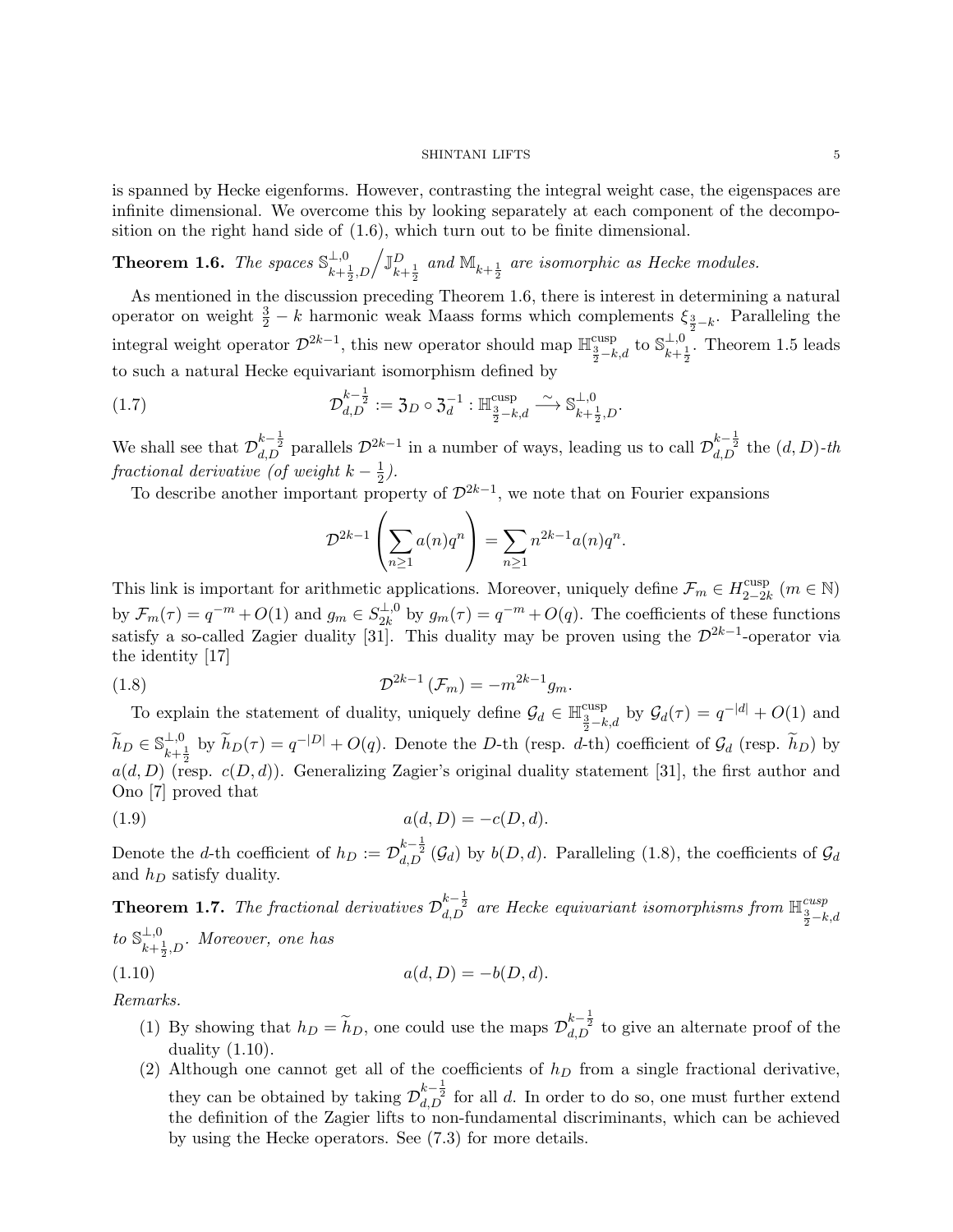The paper is organized as follows. The basic properties of harmonic weak Maass forms are recalled in Section 2. The definitions of the Zagier lifts are the main goal of Section 3. In Section 4, a well-known set of Poincaré series, which span the space of harmonic weak Maass forms, is constructed. The relationship between the Zagier and Shintani lifts is discussed in Section 5. The modularity properties of the image of the Zagier lifts are determined in Section 6. We define the generalized Shintani lift for weakly holomorphic modular forms in Section 7 and investigate Hecke eigenforms for half-integral weight weakly holomorphic modular forms in Section 8.1. Finally, we investigate the fractional derivative  $\mathcal{D}_{d,D}^{k-\frac{1}{2}}$  in Section 8.2.

## **ACKNOWLEDGEMENTS**

The authors thank Zagier for assistance with computer calculations related to Theorem 1.1. We also thank the referees for carefully reading the paper and for their comments. Finally, the authors thank SoYoung Choi for pointing out a correction to the formula (1.1) after the article's publication.

### 2. Harmonic weak Maass forms

Here we recall the basic facts about the theory of harmonic weak Maass forms. For a good reference on this theory, see [8]. Throughout, we write  $\tau \in \mathbb{H}$  as  $\tau = x + iy$  with  $x, y \in \mathbb{R}, y > 0$ and let  $\kappa \in \frac{1}{2}$  $\frac{1}{2}\mathbb{Z}$ . We define the weight  $\kappa$  hyperbolic Laplacian by

$$
\Delta_{\kappa} := -y^2 \left( \frac{\partial^2}{\partial x^2} + \frac{\partial^2}{\partial y^2} \right) + i\kappa y \left( \frac{\partial}{\partial x} + i \frac{\partial}{\partial y} \right).
$$

For notational ease, we set

(2.1) 
$$
\Gamma := \begin{cases} SL_2(\mathbb{Z}) & \text{if } \kappa \in \mathbb{Z}, \\ \Gamma_0(4) & \text{if } \kappa \in \frac{1}{2}\mathbb{Z} \setminus \mathbb{Z}. \end{cases}
$$

For  $\gamma = \begin{pmatrix} a & b \\ c & d \end{pmatrix} \in \Gamma$  and any function  $g : \mathbb{H} \to \mathbb{C}$ , we define

$$
g\big|_{\kappa}\gamma(\tau) := j(\gamma,\tau)^{-2\kappa}g\left(\frac{a\tau+b}{c\tau+d}\right),\,
$$

where

$$
j(\gamma,\tau) := \begin{cases} \sqrt{c\tau + d} & \text{if } \kappa \in \mathbb{Z}, \\ \left(\frac{c}{d}\right) \varepsilon_d^{-1} \sqrt{c\tau + d} & \text{if } \kappa \in \frac{1}{2}\mathbb{Z} \setminus \mathbb{Z}. \end{cases}
$$

Here  $\left(\frac{c}{d}\right)$  $\frac{c}{d}$  is the usual Kronecker-Jacobi symbol and for  $d \equiv 1 \pmod{4}$  we denote  $\varepsilon_d = 1$ , while for  $d \equiv 3 \pmod{4}$  we have  $\varepsilon_d = i$ .

**Definition 2.1.** A weak Maass form of weight  $\kappa$  and Laplace eigenvalue  $\lambda$  is a smooth function  $\mathcal{M} : \mathbb{H} \to \mathbb{C}$  satisfying:

- (i)  $\mathcal{M}\big|_{\kappa} \gamma = \mathcal{M}$  for all  $\gamma \in \Gamma$ ,
- (ii)  $\Delta_{\kappa}(\mathcal{M}) = \lambda \mathcal{M},$
- (iii) M has at most linear exponential growth at each cusp of  $\Gamma$ .

If  $\lambda = 0$ , then we call M harmonic.

The operator  $\xi_{\kappa} = 2iy^{\kappa} \frac{\partial}{\partial \overline{\tau}}$  maps harmonic weak Maass forms of weight  $\kappa$  to weakly holomorphic modular forms of weight  $2 - \kappa$  and plays a fundamental role in the theory of harmonic weak Maass forms. Its kernel is precisely the subspace  $M_{\kappa}^{!}$  consisting of weight  $\kappa$  weakly holomorphic modular forms. We denote the space of weight  $\kappa$  harmonic weak Maass forms which map to cusp forms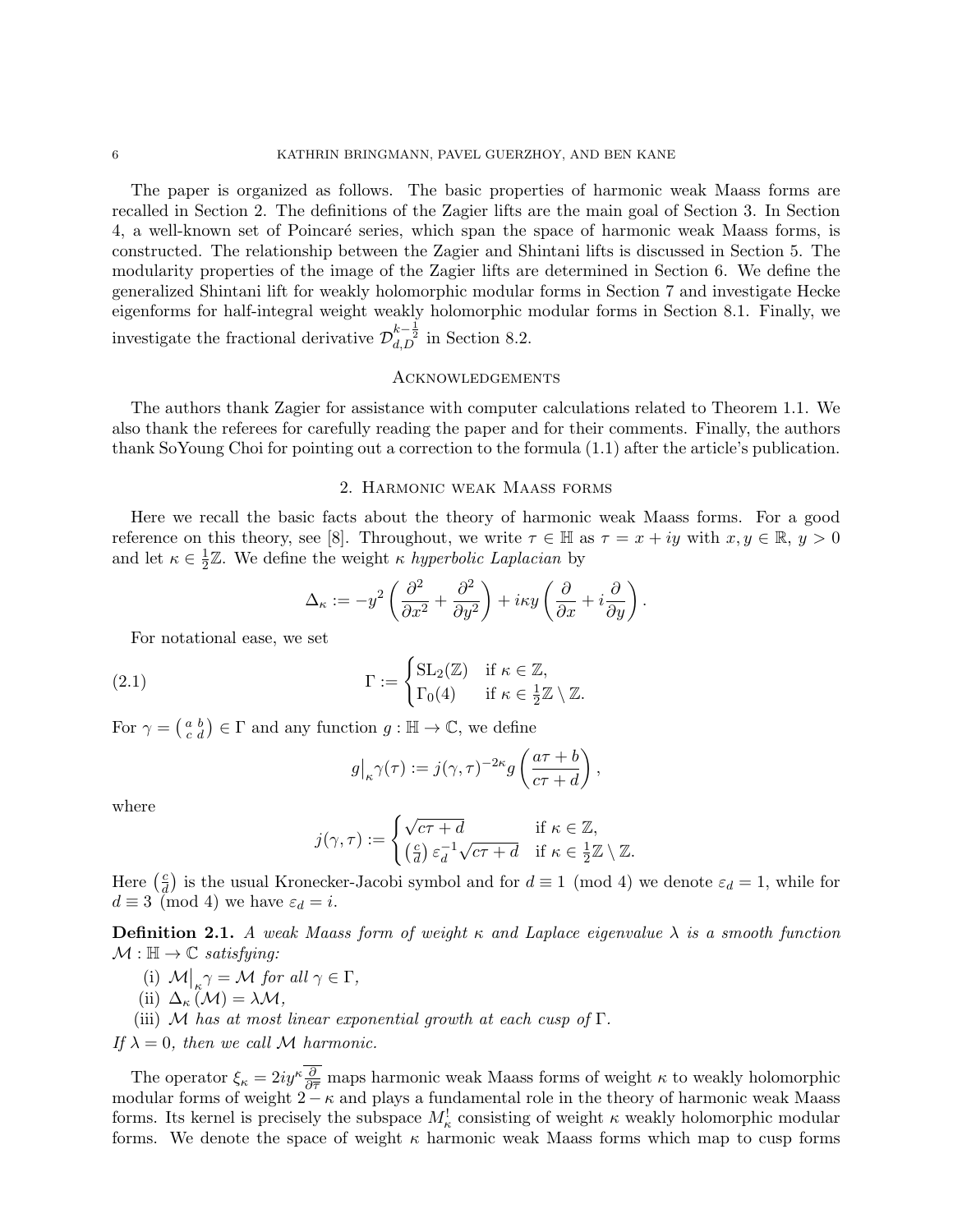under  $\xi_{\kappa}$  by  $H_{\kappa}^{\text{cusp}}$ . Bruinier and Funke [8] have shown that the map  $\xi_{\kappa}$  is surjective onto  $S_{2-\kappa}$ . For  $\kappa \leq \frac{1}{2}$  $\frac{1}{2}$ ,  $\mathcal{M} \in H_{\kappa}^{\text{cusp}}$  has a Fourier expansion of the shape

(2.2) 
$$
\mathcal{M}(\tau) = \frac{1}{\Gamma(1-\kappa)} \sum_{n<0} c_{\mathcal{M}}^{\mathsf{-}}(n) \Gamma(1-\kappa; 4\pi |n|y) q^n + \sum_{n \gg -\infty} c_{\mathcal{M}}^{\mathsf{+}}(n) q^n,
$$

where, for  $y > 0$ ,  $\Gamma(s; y) := \int_y^{\infty} t^{s-1} e^{-t} dt$  is the *incomplete*  $\Gamma$ -function. We call  $\mathcal{M}^+(\tau) :=$  $\sum_{n\gg-\infty}c^+_{\mathcal{M}}(n)q^n$  the holomorphic part of M and  $\mathcal{M}^- := \mathcal{M} - \mathcal{M}^+$  the non-holomorphic part of M. The sum  $\sum_{n<0} c^+_{\mathcal{M}}(n)q^n$  is called the *principal part* of M. The action of the  $\xi$ -operator on the Fourier expansion (2.2) is given by

(2.3) 
$$
\xi_{\kappa}(\mathcal{M}(\tau)) = \frac{1}{\Gamma(1-\kappa)} \sum_{n>0} (4\pi n)^{1-\kappa} \overline{c_{\mathcal{M}}^-(n)} q^n.
$$

Whenever  $\kappa$  is a negative integer, the operator  $\mathcal{D}^{1-\kappa} = \left(\frac{1}{2\pi}\right)$  $\overline{2\pi i}$  $\frac{\partial}{\partial \tau}$ )<sup>1- $\kappa$ </sup> injects  $H_{\kappa}^{\text{cusp}}$  into  $S_{2-\kappa}^{\text{!}}$ , the subspace of  $M^!_{2-\kappa}$  consisting of those forms with vanishing constant terms. As in the introduction, we let  $\mathbb{H}_{\kappa}^{\text{cusp}} \subset H_{\kappa}^{\text{cusp}}$  denote the subspace of those half-integral weight harmonic weak Maass forms satisfying the plus space conditions of Kohnen, i.e., those forms whose Fourier expansions are supported only on those  $n \in \mathbb{Z}$  for which  $(-1)^{\kappa-\frac{1}{2}}n \equiv 0,1 \pmod{4}$ . Furthermore, we let  $\mathbb{M}^!_{\kappa}$ denote the subspace of  $\mathbb{H}^{\text{cusp}}_{\kappa}$  consisting of weakly holomorphic modular forms and  $\mathbb{S}^!_{\kappa} \subseteq \mathbb{M}^!_{\kappa}$  denote the subspace precisely containing those weakly holomorphic modular forms for which the constant term of the Fourier expansion vanishes at every cusp. We decompose  $\mathbb{H}_{\kappa}^{\text{cusp}}$  (resp.  $\mathbb{M}_{\kappa}^{!}$ ) into the subspaces  $\mathbb{H}_{\kappa,\delta}^{\text{cusp}}$  (resp.  $\mathbb{M}_{\kappa,\delta}^{\text{l}}$ ) consisting of those forms whose principal parts are supported in the  $-|\delta|m^2$  square class  $(m \in \mathbb{N})$ . We use pr to denote the usual extension of Kohnen's orthogonal projection operator [22] to  $H_{\kappa}^{\text{cusp}}$ .

Since the Hecke operators commute, we only give the p-th (resp.  $p^2$ -th Hecke operator) if  $\kappa \in \mathbb{Z}$ (resp.  $\kappa \in \frac{1}{2}$  $\frac{1}{2}\mathbb{Z}$ ). For a translation invariant function  $f(\tau) = \sum_{n \in \mathbb{Z}} c(y; n) e^{2\pi i n x}, \kappa \in \mathbb{Z}$ , and a prime p, the p-th Hecke operator is defined by

(2.4) 
$$
f\big|_{\kappa} T(p)(\tau) := p^{\alpha_{\kappa}} \sum_{n \in \mathbb{Z}} \left( c\left(\frac{y}{p}; np\right) + p^{\kappa - 1} c\left(py; \frac{n}{p}\right) \right) e^{2\pi i n x}.
$$

Here we have renormalized the classical Hecke operators with the  $p$ -power

$$
\alpha_{\kappa} := \begin{cases} 1 - \kappa & \text{if } \kappa < 0, \\ 0 & \text{otherwise,} \end{cases}
$$

so that the operators in this paper commute with the Hecke operators. We omit  $\kappa$  when it is clear from the context. Similarly, for  $\kappa = \lambda + \frac{1}{2}$  $\frac{1}{2} \in \frac{1}{2}$  $\frac{1}{2}\mathbb{Z}\setminus\mathbb{Z}$ , the  $p^2$ -th Hecke operator is defined by

$$
(2.5)
$$

$$
f|_{\kappa} T(p^2) (\tau) := p^{2\alpha_{\kappa}} \sum_{n \in \mathbb{Z}} \left( c \left( \frac{y}{p^2}; np^2 \right) + \left( \frac{(-1)^{\lambda} n}{p} \right) p^{\lambda - 1} c(y; n) + p^{2\lambda - 1} c \left( p^2 y; \frac{n}{p^2} \right) \right) e^{2\pi i n x}.
$$

For  $\kappa \in \frac{1}{2}$  $\frac{1}{2}\mathbb{Z}, \mathcal{M} \in H_{\kappa}^{\text{cusp}}$ , and a prime p, Theorem 7.10 of [25] easily implies that

(2.6) 
$$
\xi_{\kappa}(\mathcal{M})|_{\kappa}T(p) = \xi_{\kappa}\left(\mathcal{M}|_{2-\kappa}T(p)\right).
$$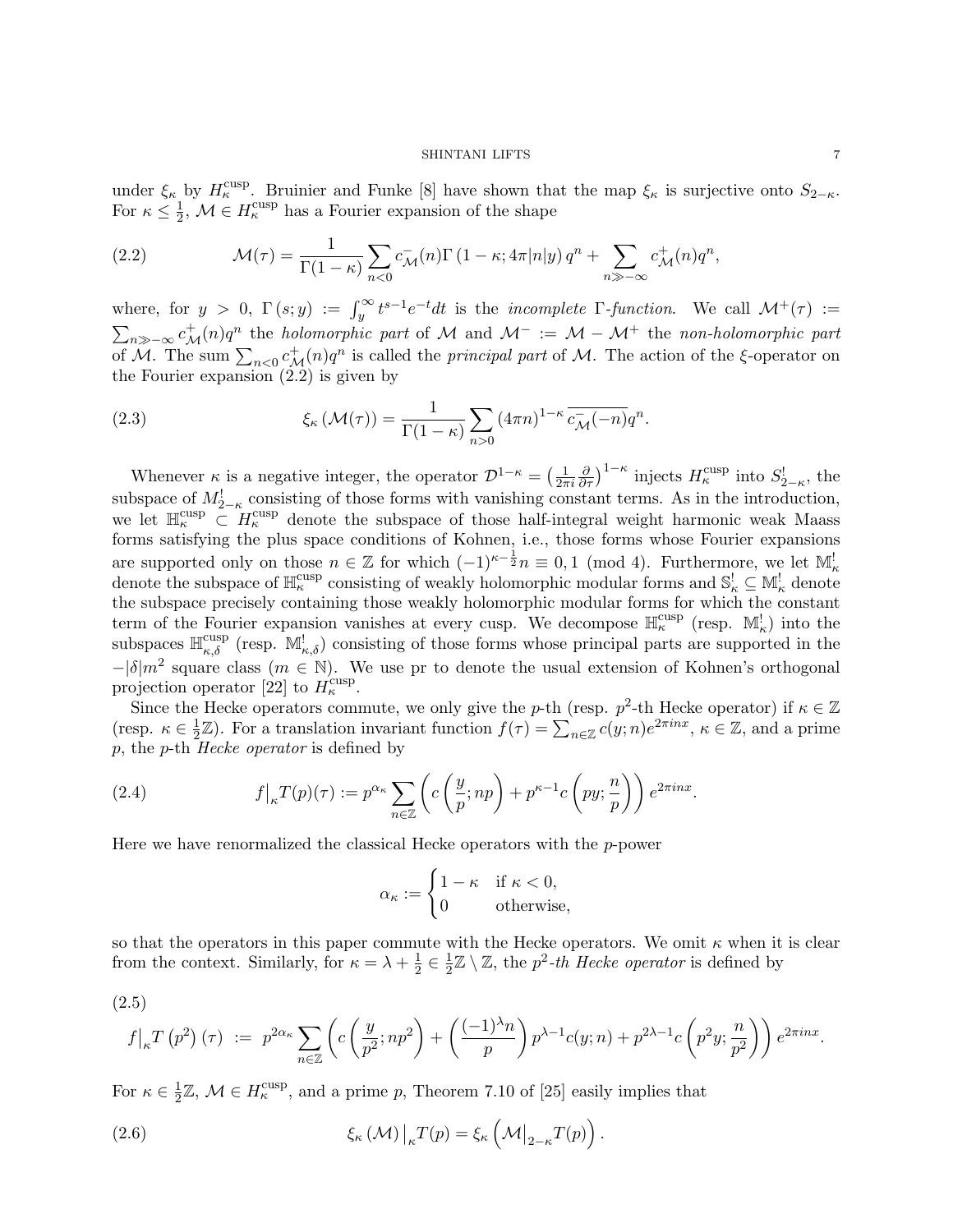In addition to  $\xi_{\kappa}$ , we require an additional operator which maps between different spaces of weak Maass forms. The Maass raising operator is defined by

(2.7) 
$$
R_{\kappa} := 2i\frac{\partial}{\partial \tau} + \frac{\kappa}{y}.
$$

If a function f satisfies weight  $\kappa$  automorphicity and has eigenvalue  $\lambda$  under  $\Delta_{\kappa}$ , then  $R_{\kappa}(f)$  satisfies weight  $\kappa + 2$  automorphicity and has eigenvalue  $\lambda + \kappa$  under  $\Delta_{\kappa}$ . Repeated iteration is given by

$$
R_{\kappa}^n := R_{\kappa+2(n-1)} \circ \cdots \circ R_{\kappa+2} \circ R_{\kappa}.
$$

Since the usual Petersson inner product does not always converge, we require a regularized inner product to define it for weakly holomorphic modular forms. Hence, for  $\mathcal{T} > 0$  we let

$$
\mathcal{F}_{\mathcal{T}}(4) := \bigcup_{j=1}^{6} \gamma_{j} \mathcal{F}_{\mathcal{T}},
$$

where

$$
\mathcal{F}_{\mathcal{T}} := \left\{ \tau \in \mathbb{H} \ : \ |x| \leq \frac{1}{2}, \ |\tau| \geq 1, \text{ and } y \leq T \right\},\
$$

and  $\gamma_1, \ldots, \gamma_6$  are a chosen set of coset representatives for  $SL_2(\mathbb{Z})/\Gamma_0(4)$ . Following Borcherds [4], for  $g \in \mathbb{M}_{\kappa}$  and  $h \in \mathbb{M}_{\kappa}^!$ , we define

$$
(g,h)_{\text{reg}} := \lim_{\mathcal{T}\to\infty} \frac{1}{6} \int_{\mathcal{F}_{\mathcal{T}}(4)} g(\tau) \overline{h(\tau)} y^{\kappa} \frac{dx \, dy}{y^2}.
$$

In the classical case when  $g \in \mathbb{S}_{k+\frac{1}{2}}$  and  $h \in \mathbb{M}_{k+\frac{1}{2}}$ , we obtain the usual Petersson inner product  $(g, h)$  and we denote the standard Petersson norm by ||g||. Using this regularized inner product, we Let  $S_{\kappa}^{\perp,0}$  be the subspace of  $S_{\kappa}^{!}$  of those weakly holomorphic modular forms with vanishing constant term which are orthogonal to cusp forms. The corresponding subspace of  $\mathbb{S}_{\kappa}^!$  is  $\mathbb{S}_{\kappa}^{\perp,0}$ . To exhibit another way that  $\mathcal{D}^{1-\kappa}$  is complementary to  $\xi_{\kappa}$ , Theorem 1.2 of [10] states that  $\mathcal{D}^{1-\kappa}$  yields an isomorphism from  $H_\kappa^{\text{cusp}}$  to  $S_{2-\kappa}^{\perp,0}$  $\frac{1}{2-\kappa}$ . Vital to the construction of Hecke eigenforms is the fact that for  $g, h \in \mathbb{S}_{\kappa}^!$  and  $n \in \mathbb{N}$ , the regularized Petersson inner product satisfies

(2.8) 
$$
(g|T (n^{2}), h)_{reg} = (g, h|T (n^{2}))_{reg}.
$$

Note that for every  $\kappa \geq 2$  and  $n \in \mathbb{N}$  (resp. every discriminant n for which  $(-1)^{\kappa - \frac{1}{2}}n < 0$ ) there exists precisely one element of  $S_{\kappa}^{\perp,0}$  (resp.  $\mathbb{S}_{\kappa}^{\perp,0}$ ) of the form

(2.9) 
$$
q^{-|n|} + O(q).
$$

Existence follows by the construction of a weight  $\kappa$  harmonic weak Maass Poincaré series which turns out to be weakly holomorphic because there are no cusp forms of weight  $2 - \kappa$ . Uniqueness follows from the fact that the difference between any two functions satisfying (2.9) vanishes at  $i\infty$ and is hence a cusp form. However, the difference is also orthogonal to cusp forms, and thus is zero.

For  $\mathcal{M} \in \mathbb{H}^{\text{cusp}}_{\kappa}$  and  $g \in \mathbb{M}^!_{2-\kappa}$ , recall the pairing [8]

$$
(2.10) \t\t\t \{g, \mathcal{M}\} := (g, \xi_{\kappa}(\mathcal{M}))_{\text{reg}}.
$$

In this paper, we require a generalization to all harmonic weak Maass forms. By Proposition 3.5 of [8], for  $g(\tau) = \sum_{n \gg -\infty} a_n(n)q^n \in M_{2-\kappa}^!$  and  $\mathcal{M} \in H_{\kappa}^{\text{cusp}}$ , we have

(2.11) 
$$
\{g, \mathcal{M}\} = \frac{1}{6} \sum_{n \in \mathbb{Z}} c_{\mathcal{M}}^{+}(n) a_{g}(-n).
$$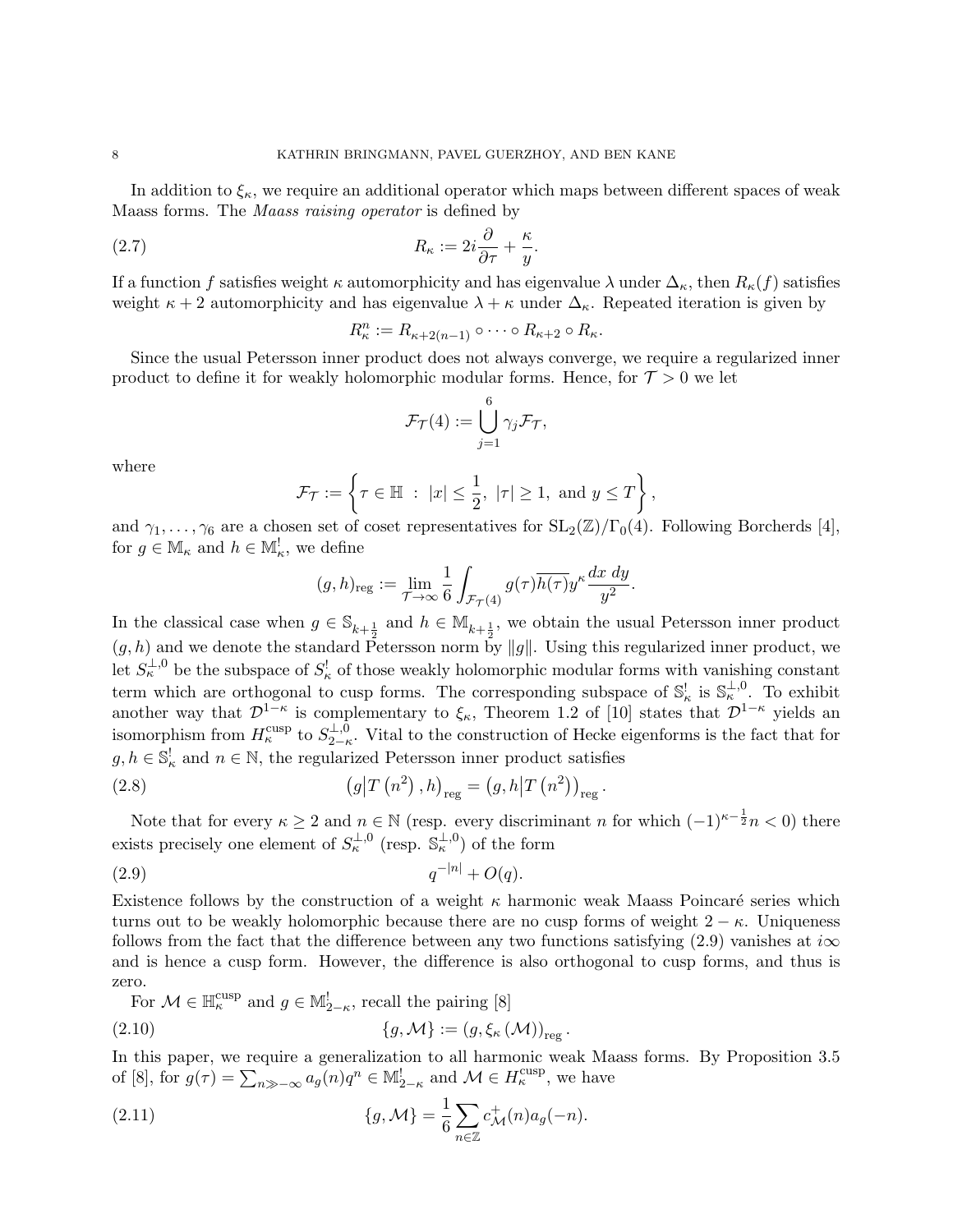### 3. The Zagier lifts

In this section, we define the Zagier lifts  $\mathfrak{Z}_D : H^{\text{cusp}}_{2-2k} \to \mathbb{S}_{k+1}^{\perp,0}$  $\frac{\perp,0}{k+\frac{1}{2},D}$  and  $\mathfrak{Z}_d: H^{\text{cusp}}_{2-2k}$  →  $\mathbb{H}^{\text{cusp}}_{\frac{3}{2}-k,d}$ . In order to describe the constant terms in their respective Fourier expansions, for a discriminant  $\Delta$ we construct the L-series associated to the *Dirichlet character*  $\chi_{\Delta}(\cdot) := \left(\frac{\Delta}{\cdot}\right)$  by

$$
L_{\Delta}(s) := \sum_{n=1}^{\infty} \frac{\chi_{\Delta}(n)}{n^s},
$$

which converges absolutely for  $\text{Re}(s) > 1$  and has a meromorphic continuation to  $\mathbb{C}$ .

As we shall see, the other coefficients are given as traces of binary quadratic forms. In order to state these, for each discriminant  $\Delta$  we first need some auxiliary definitions involving the set  $\mathcal{Q}_\Delta$  of binary quadratic forms of discriminant  $\Delta$ . The group SL<sub>2</sub>( $\mathbb{Z}$ ) acts on  $\mathcal{Q}_\Delta$  in the usual way. For discriminants  $D_1$  and  $D_2$ , the corresponding *genus character* (pp. 59–62 of [29]) of a binary quadratic form  $Q(X, Y) = [a, b, c] (X, Y) := aX^2 + bXY + cY^2 \in \mathcal{Q}_{D_1D_2}$  is given by

(3.1) 
$$
\chi(Q) := \begin{cases} \chi_{D_1}(r) & \text{if } (a, b, c, D_1) = 1 \text{ and } Q \text{ represents } r \text{ with } (r, D_1) = 1, \\ 0 & \text{if } (a, b, c, D_1) > 1. \end{cases}
$$

Whenever  $D_1D_2 < 0$ , we let  $\tau_Q$  be the unique root of  $Q(\tau_Q, 1) = 0$  in H and choose  $\omega_Q = 1$  unless Q is  $SL_2(\mathbb{Z})$ -equivalent to [a, 0, a] or [a, a, a], in which case  $\omega_Q = 2$  or 3, respectively.

For an  $SL_2(\mathbb{Z})$ -invariant function  $F : \mathbb{H} \to \mathbb{C}$  and each pair of discriminants  $D_1, D_2$  with  $D_1D_2 <$ 0, the  $(D_1, D_2)$ -th twisted trace of F is given by

(3.2) 
$$
\text{Tr}_{D_1, D_2}(F) := \sum_{Q \in SL_2(\mathbb{Z}) \backslash Q_{D_1 D_2}} \omega_Q^{-1} \chi(Q) F(\tau_Q).
$$

For  $(-1)^k D_1 > 0$  and  $(-1)^k D_2 < 0$ , we generalize [12] to define the modified twisted traces  $\text{Tr}_{D_1,D_2}^*$ of  $\mathcal{M} \in H_{2-2l}^{\text{cusp}}$  $_{2-2k}^{\text{cusp}}$  by

(3.3) 
$$
\operatorname{Tr}_{D_1,D_2}^*(\mathcal{M}) := (-1)^{\left\lfloor \frac{k+1}{2} \right\rfloor} (4\pi)^{1-k} |D_1|^{\frac{k-1}{2}} |D_2|^{-\frac{k}{2}} \operatorname{Tr}_{D_1,D_2} \left( R_{2-2k}^{k-1}(\mathcal{M}) \right).
$$

Note that we have only defined  $\text{Tr}_{D_1,D_2}^*$  whenever  $(-1)^k D_2 < 0$  and  $(-1)^k D_1 > 0$ . Reversing the order of  $D_1$  and  $D_2$  (with the same restrictions on the sign), we extend this definition by

$$
\mathrm{Tr}^*_{D_2,D_1}(\mathcal{M}):=-\mathrm{Tr}^*_{D_1,D_2}(\mathcal{M}).
$$

For  $\mathcal{M} \in H_{2-2k}^{\text{cusp}}$  with principal part  $\sum_{m<0} c_{\mathcal{M}}^+(m)q^m$ , we define the D-th Zagier lift by

$$
(3.4) \t 3_D(\mathcal{M})(\tau) := \sum_{m>0} c_{\mathcal{M}}^+(-m) m^{2k-1} \sum_{n|m} \chi_D(n) n^{-k} q^{-\left(\frac{m}{n}\right)^2|D|} + \sum_{\delta:\delta D < 0} \text{Tr}_{\delta,D}^*(\mathcal{M}) q^{|\delta|}.
$$

We next turn to the construction of the maps  $\mathfrak{Z}_d$ . For this, we need to extend our definition to include twisted traces for indefinite binary quadratic forms. These traces are given in terms of cycle integrals which we now describe. For a discriminant  $\Delta > 0$ , an indefinite binary quadratic form  $Q \in \mathcal{Q}_{\Delta}$ , and  $(t, u)$  the smallest positive solution to the Pell equation  $t^2 - \Delta u^2 = 4$ ,

$$
g_Q := \begin{pmatrix} \frac{t+bu}{2} & cu \\ -au & \frac{t-bu}{2} \end{pmatrix}
$$

generates the (infinite cyclic) group of automorphs of  $Q$ . Let  $S_Q$  be the oriented semicircle given by

(3.5) 
$$
a |\tau|^2 + bx + c = 0
$$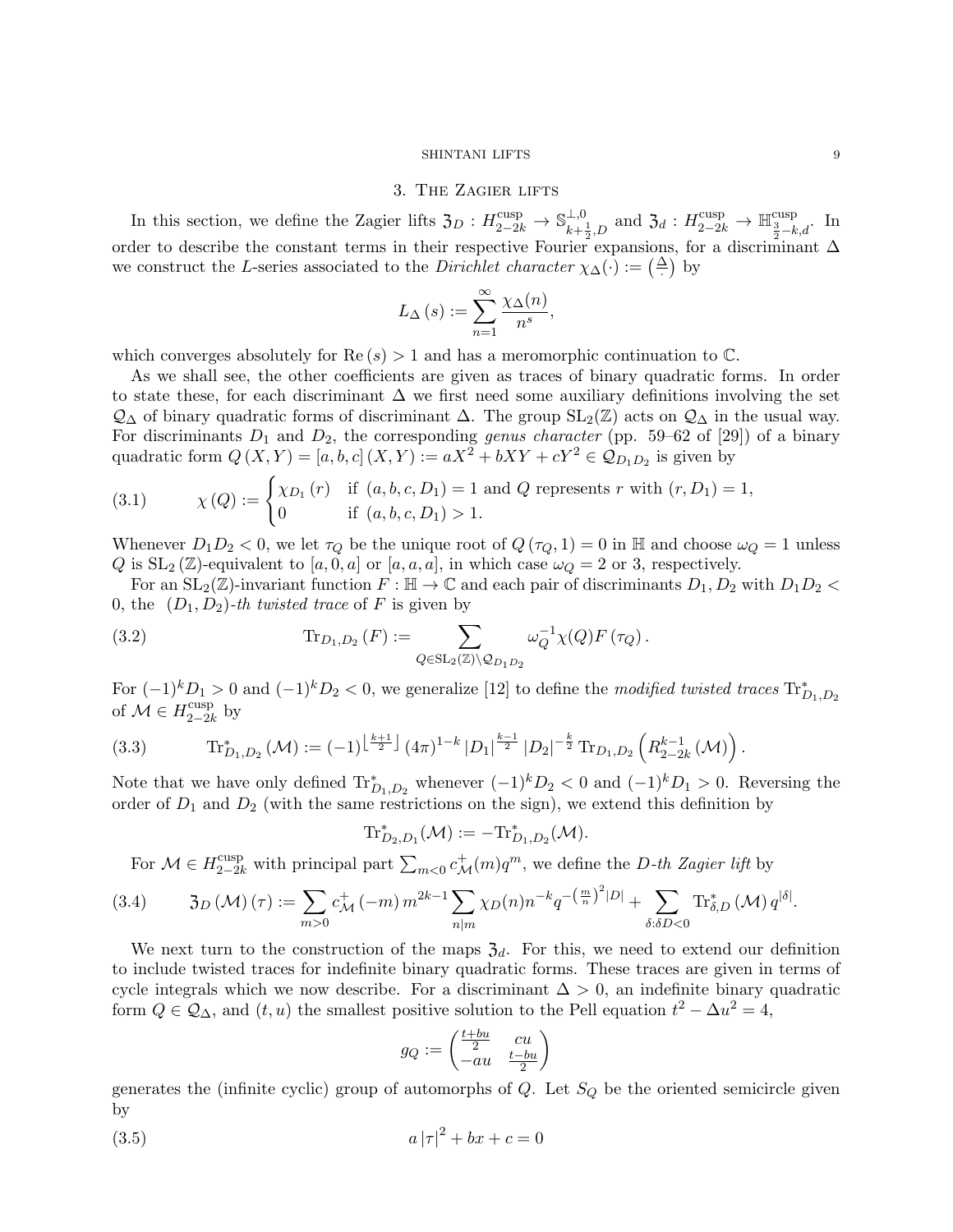directed counterclockwise if  $a > 0$  and clockwise if  $a < 0$ . For  $\tau \in S_Q$ , we define the directed arc  $C_Q$  to be the arc from  $\tau$  to  $g_Q\tau$  along  $S_Q$ . It was shown in Lemma 6 of [13] that the integral along  $C_Q$  of an  $SL_2(\mathbb{Z})$ -invariant and continuous function is both independent of  $\tau \in S_Q$  and is a class invariant.

Following Shintani [28] (for an explicit statement, see (6) and (7) of [22]), for each pair  $\delta, d$  the  $(\delta, d)$ -th twisted trace  $((-1)^k \delta > 0)$  of  $f \in S_{2k}$  is

(3.6) 
$$
\operatorname{Tr}_{\delta,d}(f) := -\frac{(-1)^k 2^{k-2}}{3\sqrt{\pi}} \sum_{Q \in SL_2(\mathbb{Z}) \backslash \mathcal{Q}_{d\delta}} \chi(Q) C(f;Q).
$$

For each pair  $\delta, d$ , the modified  $(\delta, d)$ -th twisted trace is then given by

(3.7) 
$$
\operatorname{Tr}^*_{\delta,d}(\mathcal{M}) := (-1)^{\left\lfloor 1 - \frac{k}{2} \right\rfloor} (4\pi)^{1-k} |d|^\frac{k-1}{2} |\delta|^{-\frac{k}{2}} \operatorname{Tr}_{\delta,d}(\xi_{2-2k}(\mathcal{M})).
$$

If  $\mathcal{M} \in H_{2-2l}^{\text{cusp}}$ <sup>cusp</sup> has principal part  $\sum_{m<0} c^+_{\mathcal{M}}(m)q^m$  and constant coefficient  $c^+_{\mathcal{M}}(0)$ , then the d-th Zagier lift of  $M$  is defined by

$$
(3.8)
$$

$$
3_d(\mathcal{M})(\tau) := \sum_{m>0} c_{\mathcal{M}}^+(-m) \sum_{n|m} \chi_d(n) n^{k-1} q^{-\left(\frac{m}{n}\right)^2 |d|} + \frac{1}{2} L_d(1-k) c_{\mathcal{M}}^+(0) + \sum_{\delta: d\delta < 0} \text{Tr}_{\delta, d}^*(\mathcal{M}) q^{|\delta|} + \sum_{\delta: d\delta > 0} \text{Tr}_{\delta, d}^*(\mathcal{M}) \Gamma\left(k - \frac{1}{2}; 4\pi |\delta|y\right) q^{-|\delta|}.
$$

One can use the principal part of M to obtain alternative definitions of  $\mathfrak{Z}_D$  and  $\mathfrak{Z}_d$ . Recall that for every D and M there exists  $\widetilde{\mathfrak{Z}}_D(\mathcal{M}) \in \mathbb{S}_{k+1}^{\perp,0}$  $\lim_{k+\frac{1}{2},D}$  which satisfies

(3.9) 
$$
\widetilde{\mathfrak{Z}}_D(\mathcal{M})\,(\tau) = \sum_{m>0} c^+_{\mathcal{M}}\,(-m)\,m^{2k-1} \sum_{n|m} \chi_D(n) n^{-k} q^{-\left(\frac{m}{n}\right)^2|D|} + O(q).
$$

Moreover, the difference of two such forms is both a cusp form and orthogonal to cusp forms. By the non-degeneracy of the Petersson inner product, for each pair  $D, \mathcal{M}$  the form satisfying (3.9) is hence unique. To obtain a similar definition for  $\mathfrak{Z}_d$ , recall that for each pair d, M there is a unique element  $\widetilde{\mathfrak{Z}}_d(\mathcal{M}) \in \mathbb{H}^{\text{cusp}}_{\frac{3}{2}-k,d}$  of the form

(3.10) 
$$
\widetilde{\mathfrak{Z}}_d(\mathcal{M})(\tau) = \sum_{m>0} c_{\mathcal{M}}^+(-m) \sum_{n|m} \chi_d(n) n^{k-1} q^{-\left(\frac{m}{n}\right)^2 |d|} + O(1).
$$

Remark. The existence and uniqueness of the form satisfying the right hand side of (3.10) follows from the theory of Poincaré series, which we recall in Section 4.

A comparison of two different ways to compute the coefficients of this unique harmonic weak Maass form leads to the unexpected connection in Theorem 1.1 between the twisted traces defined by the classical cycle integrals given in (3.6) and cycle integrals of weak Maass forms. The latter are given by

$$
\widetilde{\text{Tr}}_{\delta,d}^*\left(\mathcal{M}\right) := (-1)^{\left\lfloor 1 - \frac{k}{2} \right\rfloor} (4\pi)^{1-k} |d|^{\frac{k-1}{2}} |\delta|^{-\frac{k}{2}} \widetilde{\text{Tr}}_{\delta,d}\left(R_{2-2k}^{k-1}\left(\mathcal{M}\right)\right),
$$

where (in the case of convergence) for an  $SL_2(\mathbb{Z})$ -invariant function F,

(3.11) 
$$
\widetilde{\text{Tr}}_{\delta,d}(F) := \frac{\Gamma\left(\frac{k+1}{2}\right)}{2\sqrt{\pi}\Gamma\left(\frac{k}{2}\right)} \sum_{Q \in \text{SL}_2(\mathbb{Z}) \backslash \mathcal{Q}_{\delta d}} \chi\left(Q\right) \mathcal{C}\left(F;Q\right).
$$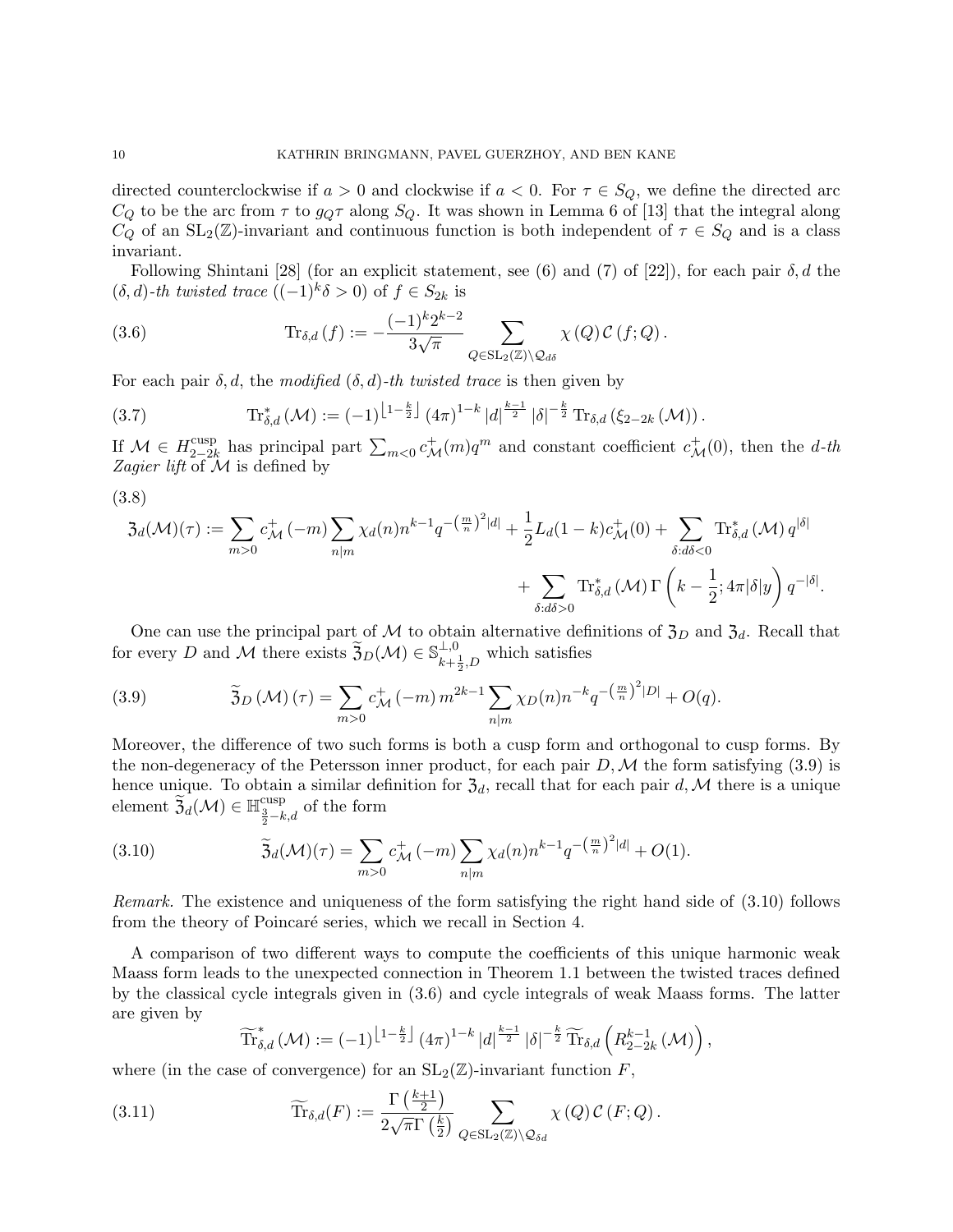Remark. In order to uniformly consider traces of positive and negative discriminant, whenever  $D_1D_2 < 0$  we also denote

$$
\text{Tr}_{D_1,D_2}(F) := \text{Tr}_{D_1,D_2}(F) ,
$$

where  $\text{Tr}_{D_1,D_2}(F)$  was defined in (3.2).

Theorem 1.1 is equivalent to the next theorem, whose proof is deferred to Proposition 6.2.

**Theorem 3.1.** If  $\delta d > 0$  is not a square and not both  $\delta$  and  $d$  are negative, then one has

$$
c_{\mathfrak{Z}_d(\mathcal{M})}^{-}\left(-\left|\delta\right|\right)=\widetilde{\mathrm{Tr}}_{\delta,d}^{*}\left(\mathcal{M}\right).
$$

## 4. POINCARÉ SERIES

In this section, we describe an important family of Poincaré series with  $\Gamma$  chosen as in (2.1). For an integer  $m \neq 0$  and a function  $\varphi : \mathbb{R}^+ \to \mathbb{C}$  satisfying  $\varphi(y) = O(y^{\alpha})$   $(y \to 0)$  for some  $\alpha \in \mathbb{R}$ , we set

$$
\varphi_m^*(\tau):=\varphi(y)e^{2\pi i mx}
$$

.

Such functions are fixed by the translations  $\Gamma_{\infty} := \{\pm \left(\begin{smallmatrix} 1 & n \\ 0 & 1 \end{smallmatrix}\right) : n \in \mathbb{Z}\}.$  Given this data, define the generic Poincaré series

(4.1) 
$$
\mathcal{P}(m,\kappa,\varphi;\tau) := \sum_{\gamma \in \Gamma_{\infty} \backslash \Gamma} \varphi_m^*|_{\kappa} \gamma(\tau),
$$

which converge absolutely and uniformly for  $\kappa > 2 - 2\alpha$ .

To define the Maass–Poincaré series, one specifically chooses

(4.2) 
$$
\psi_{m,\kappa}(s;y) := (4\pi |m|)^{\frac{\kappa}{2}} \Gamma(2s)^{-1} \mathcal{M}_{\kappa,s}(4\pi my).
$$

Here for complex s and  $u \neq 0$ 

$$
\mathcal{M}_{\kappa,s}(u) := |u|^{-\frac{\kappa}{2}} M_{\frac{\kappa}{2} \operatorname{sgn}(u), s-\frac{1}{2}}(|u|),
$$

where  $M_{\nu,\mu}(u)$  is the usual M-Whittaker function. In the special cases that  $s=\frac{\kappa}{2}$  $\frac{\kappa}{2}$  or  $s=1-\frac{\kappa}{2}$ 2 the resulting functions  $\psi_{m,\kappa}^*(s;\tau)$  are harmonic. Specifically, for  $u > 0$ 

$$
\mathcal{M}_{\kappa, \frac{\kappa}{2}}(-u) = e^{\frac{u}{2}},
$$
  

$$
\mathcal{M}_{\kappa, 1-\frac{\kappa}{2}}(-u) = (\kappa - 1)e^{\frac{u}{2}}\Gamma(1 - \kappa; u) + (1 - \kappa)\Gamma(1 - \kappa)e^{\frac{u}{2}}.
$$

Using the notation in  $(4.1)$ , the family of Poincaré series which we require is defined by

(4.3) 
$$
P_{m,\kappa}(s;\tau) := \begin{cases} \mathcal{P}(m,\kappa,\psi_{m,\kappa}(s;y);\tau) & \text{if } \kappa \in \mathbb{Z}, \\ \frac{3}{2}\mathcal{P}(m,\kappa,\psi_{m,\kappa}(s;y);\tau) \mid \text{pr} & \text{if } \kappa \in \frac{1}{2}\mathbb{Z} \setminus \mathbb{Z}. \end{cases}
$$

These Poincaré series converge absolutely and uniformly whenever  $\text{Re}(s) > 1$ . For  $\kappa \geq 2$ , the classical family [19] of weakly holomorphic modular forms is defined by

(4.4) 
$$
P_{m,\kappa}(\tau) := (4\pi |m|)^{-\frac{\kappa}{2}} \Gamma(1 + |\kappa - 1|) P_{m,\kappa}\left(\frac{\kappa}{2}; \tau\right).
$$

Similarly, the Poincaré series

(4.5) 
$$
F_{m,2-\kappa}(\tau) := (4\pi |m|)^{\frac{\kappa}{2}-1} P_{-m,2-\kappa}\left(\frac{\kappa}{2};\tau\right)
$$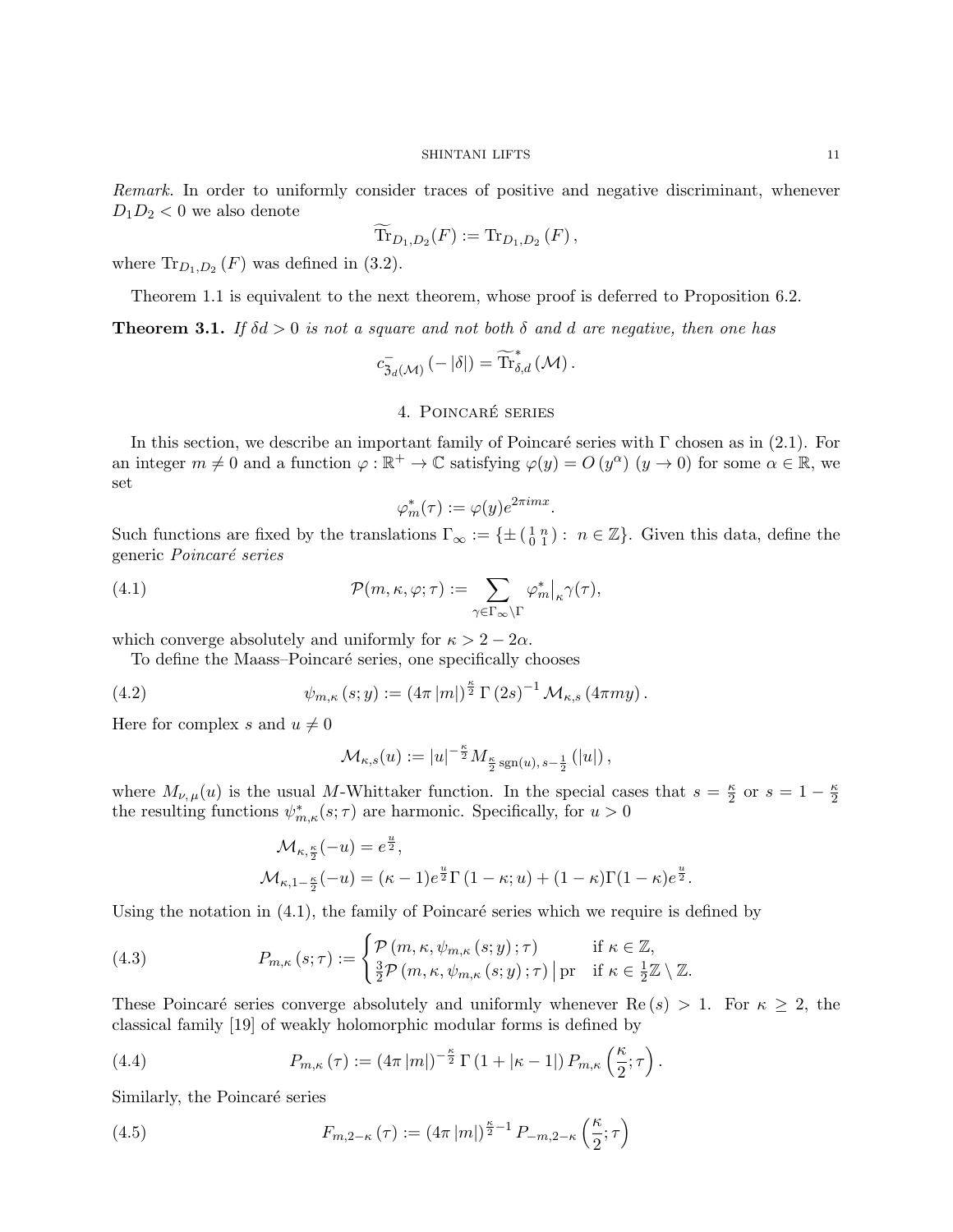are harmonic weak Maass forms (for example, see [15] or (4.6) below) with principal part  $q^{-m}$ whenever  $m > 0$ . For notational consistency, we also denote the positive weight weakly holomorphic form by

$$
F_{m,\kappa}(\tau) := (4\pi |m|)^{\frac{\kappa}{2}-1} P_{-m,\kappa}\left(\frac{\kappa}{2};\tau\right).
$$

In the following lemma, we collect the images of  $P_{m,\kappa}(s;\tau)$  under the operators which are relevant for Maass forms.

**Lemma 4.1.** For  $m \in \mathbb{Z} \setminus \{0\}$ ,  $\kappa \in \frac{1}{2}$  $\frac{1}{2}\mathbb{Z}$ , and  $s \in \mathbb{C}$  with  $\text{Re}(s) > 1$ , we have

(4.6) 
$$
\Delta_{\kappa} (P_{m,\kappa}(s;\tau)) = \left(s - \frac{\kappa}{2}\right) \left(1 - s - \frac{\kappa}{2}\right) P_{m,\kappa}(s;\tau),
$$

(4.7) 
$$
\xi_{\kappa} (P_{m,\kappa} (s;\tau)) = \left(\overline{s} - \frac{\kappa}{2}\right) P_{-m,2-\kappa} (\overline{s};\tau),
$$

(4.8) 
$$
L_{\kappa} (P_{m,\kappa} (s;\tau)) = \left(s - \frac{\kappa}{2}\right) P_{m,\kappa-2} (s;\tau),
$$

(4.9) 
$$
R_{\kappa}\left(P_{m,\kappa}\left(s;\tau\right)\right) = \left(s+\frac{\kappa}{2}\right)P_{m,\kappa+2}\left(s;\tau\right),
$$

Moreover, if  $2 - \kappa \in 2\mathbb{N}$ , then

(4.10) 
$$
\widetilde{\mathfrak{Z}}_d(F_{m,\kappa}) = \sum_{n|m} \chi_d(n) n^{-\frac{\kappa}{2}} F_{\left(\frac{m}{n}\right)^2 |d|, \frac{\kappa+1}{2}},
$$

(4.11) 
$$
\widetilde{\mathfrak{Z}}_D(F_{m,\kappa}) = |m|^{1-\kappa} \sum_{n|m} |n|^{\frac{\kappa}{2}-1} F_{(\frac{m}{n})^2|D|,\frac{3-\kappa}{2}},
$$

(4.12) 
$$
\mathcal{D}_{d,D}^{k-\frac{1}{2}}\left(F_{|d|,\frac{\kappa+1}{2}}\right) = P_{-|D|,\frac{3-\kappa}{2}}.
$$

Proof. Except for the last three identities, the lemma follows by a standard calculation involving the following relations between Whittaker functions:

$$
M_{\ell,s-\frac{1}{2}}(y) = e^{\pi i \ell} \frac{\Gamma(2s)}{\Gamma(s-\ell)} W_{-\ell,s-\frac{1}{2}}(-y) + e^{\pi i (\ell-s)} \frac{\Gamma(2s)}{\Gamma(s+\ell)} W_{\ell,s-\frac{1}{2}}(y),
$$
  
\n
$$
W_{\ell,m}(y) = y^{\frac{1}{2}} W_{\ell-\frac{1}{2},m-\frac{1}{2}}(y) + \left(\frac{1}{2} - \ell + m\right) W_{\ell-1,m}(y),
$$
  
\n
$$
W_{\ell,m}(y) = y^{\frac{1}{2}} W_{\ell-\frac{1}{2},m+\frac{1}{2}}(y) + \left(\frac{1}{2} - \ell - m\right) W_{\ell-1,m}(y),
$$
  
\n
$$
yW'_{\ell,m}(y) = \left(\ell - \frac{y}{2}\right) W_{\ell,m}(y) - \left(m^2 - \left(\ell - \frac{1}{2}\right)^2\right) W_{\ell-1,m}(y).
$$

By comparing principal parts, uniqueness implies (4.10). If the right hand side of (4.11) were an element of  $\mathbb{S}_{\mu}^{\perp,0}$  $\frac{1}{k+\frac{1}{2}}$ , then uniqueness would again imply (4.11) by comparing the principal parts. This turns out to be the case, but we defer the proof of its orthogonality to Proposition 6.3. The last identity shall be proven in  $(8.1)$ , but we include it here for completeness.

For  $\kappa \in \frac{1}{2}$  $\frac{1}{2}\mathbb{Z}\setminus\mathbb{Z}$  and a discriminant m satisfying sgn $(m) = \text{sgn}(\kappa - 1)$ , we also require the Fourier expansion of  $P_{m,\kappa}(s;\tau)$  for the modularity of the lifts. For this, we define the half-integral weight Kloosterman sums

$$
K_{\kappa}(m, n; c) := 2^{-\frac{1}{2}} \left( 1 + \left( \frac{4}{c} \right) \right) \left( 1 - (-1)^{\kappa - \frac{1}{2}} i \right) \sum_{\nu \pmod{4c}} \left( \frac{4c}{\nu} \right) \varepsilon_{\nu}^{2\kappa} e^{2\pi i \left( \frac{m\overline{\nu} + n\nu}{4c} \right)}.
$$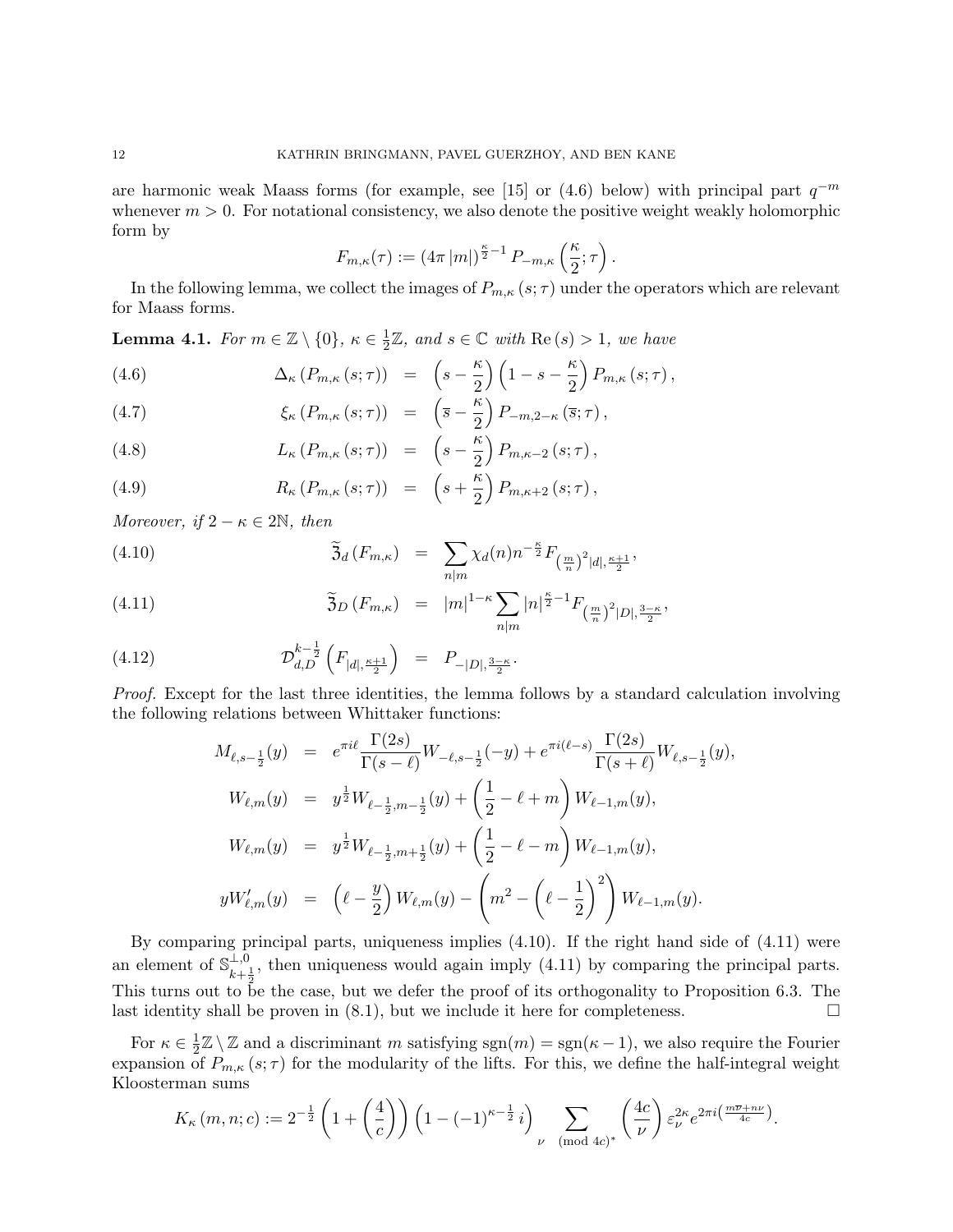Here the sum runs over  $\nu \pmod{4c}$  relatively prime to 4c and  $\overline{\nu}$  denotes the inverse of  $\nu \pmod{4c}$ . We also require the modified W-Whittaker function

(4.13) 
$$
\mathcal{W}_{n,\kappa}(s; y) := \begin{cases} \Gamma\left(s + \text{sgn}(n)\frac{\kappa}{2}\right)^{-1} y^{-\frac{\kappa}{2}} W_{\frac{\kappa}{2} \text{sgn}(n), s - \frac{1}{2}} \left(4\pi |n|y\right) & \text{if } n \neq 0, \\ \frac{y^{1 - \frac{\kappa}{2} - s}}{(2s - 1)\Gamma\left(s - \frac{\kappa}{2}\right)\Gamma\left(s + \frac{\kappa}{2}\right)} & \text{if } n = 0. \end{cases}
$$

The following special values of  $\mathcal{W}_{n,\kappa}(s; y)$  for  $n \neq 0$  prove useful:

(4.14) 
$$
\mathcal{W}_{n,\kappa}\left(1-\frac{\kappa}{2};y\right)=\begin{cases} (4\pi n)^{\frac{\kappa}{2}}e^{-2\pi ny} & \text{if } n>0,\\ \frac{(4\pi |n|)^{\frac{\kappa}{2}}}{\Gamma(1-\kappa)}e^{2\pi |n|y}\Gamma\left(1-\kappa;4\pi |n|y\right) & \text{if } n<0. \end{cases}
$$

Furthermore,

(4.15) 
$$
\mathcal{W}_{n,\kappa}\left(\frac{\kappa}{2};y\right) = \begin{cases} (4\pi n)^{\frac{\kappa}{2}} e^{-2\pi ny} & \text{if } n > 0, \\ 0 & \text{if } n \leq 0. \end{cases}
$$

Calculations similar to those necessary to obtain the following lemma have been carried out in a number of places (for example, see [15]).

Lemma 4.2. For  $\kappa \in \frac{1}{2}$  $\frac{1}{2}\mathbb{Z} \setminus \mathbb{Z}$ , Re(s) > 1, and a discriminant m satisfying sgn(m) = sgn( $\kappa - 1$ ),  $P_{m,\kappa}(\tau,s)$  has the Fourier expansion

(4.16) 
$$
P_{m,\kappa}(s;\tau) = \psi_{m,\kappa}(s;y) e^{2\pi imx} + \sum_{n \equiv 0,1 \pmod{4}} b_{m,\kappa}(s;n) W_{n,\kappa}(s;y) e^{2\pi inx},
$$

where

$$
(4.17) \qquad b_{m,\kappa}\left(s;n\right) := 2\pi(-1)^{\left\lfloor \frac{2\kappa+1}{4} \right\rfloor} \sum_{c>0} K_{\kappa}\left(m,n;c\right) \begin{cases} \left|\frac{m}{n}\right|^{\frac{1}{2}} \cdot \frac{1}{4c} I_{2s-1}\left(\frac{\pi\sqrt{|mn|}}{c}\right) & \text{if } mn < 0, \\ \left(\frac{m}{n}\right)^{\frac{1}{2}} \cdot \frac{1}{4c} J_{2s-1}\left(\frac{\pi\sqrt{mn}}{c}\right) & \text{if } mn > 0, \\ 2\frac{\pi^{s}|m|^{s}}{(4c)^{2s}} & \text{if } n = 0. \end{cases}
$$

Here I and J denote the I-Bessel and J-Bessel functions.

Recall further that the coefficients at the cusps 0 and  $\frac{1}{2}$  can be written in terms of the coefficients at i $\infty$ . In particular, for a translation invariant function

$$
G(\tau) := \sum_{n \in \mathbb{Z}} a(n; y) e^{2\pi i n x}
$$

define

$$
G^{e}(\tau) := \sum_{n \equiv 0 \pmod{2}} a\left(n; \frac{y}{4}\right) e^{\frac{2\pi i n x}{4}},
$$

$$
G^{o}(\tau) := \sum_{n \equiv 1 \pmod{2}} a\left(n; \frac{y}{4}\right) e^{\frac{2\pi i n}{8}} e^{\frac{2\pi i n x}{4}}.
$$

Then one has (see [21] for the holomorphic case)

(4.18) 
$$
P_{m,\kappa}\left(s;-\frac{1}{4\tau}\right) = 2^{\frac{1}{2}-\kappa}(-1)^{\left\lfloor\frac{2\kappa+1}{4}\right\rfloor} \left(\frac{2\tau}{i}\right)^{\kappa} P_{m,\kappa}^{e}\left(s;\tau\right),
$$

(4.19) 
$$
P_{m,\kappa}\left(s;\frac{\tau}{2\tau+1}\right) = 2^{\frac{1}{2}-\kappa}(-1)^{\left\lfloor\frac{2\kappa+1}{4}\right\rfloor}\left(\frac{2\tau+1}{i}\right)^{\kappa}P_{m,\kappa}^o(s;\tau).
$$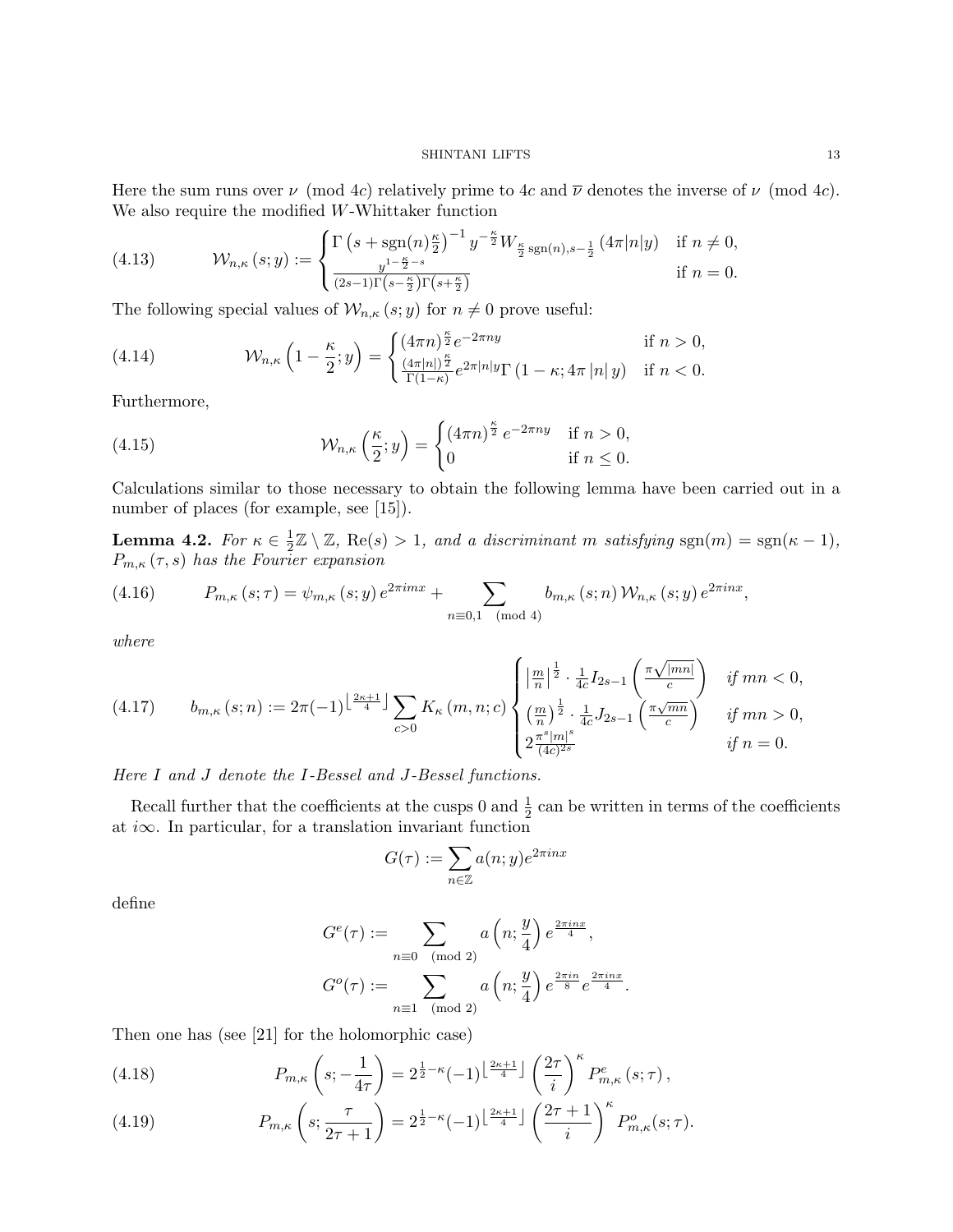For  $m \in \mathbb{Z} \setminus \{0\}$ , Re  $(s) > 1$ , we define the *Niebur Poincaré series* by

$$
(4.20) \t\t F_m(s; \tau) := \mathcal{P}(m, 0, \phi_{m,s}; \tau)
$$

where

$$
\phi_{m,s}(y) := 2\pi |m|^{s-\frac{1}{2}} y^{\frac{1}{2}} I_{s-\frac{1}{2}}(2\pi |m| y).
$$

The functions  $F_m$  are weight 0 weak Maass forms with eigenvalue  $s(1-s)$  under  $\Delta = \Delta_0$  [24].

For Re  $(s) > 1$ , the Niebur Poincaré series are related to the family  $P_{m,\kappa}(s;\tau)$  by the identity (see (13.1.32) and (13.6.3) of [1])

$$
M_{0,s-\frac{1}{2}}(2y) = 2^{2s-\frac{1}{2}} \Gamma\left(s+\frac{1}{2}\right) y^{\frac{1}{2}} I_{s-\frac{1}{2}}(y).
$$

We rewrite  $y^{\frac{1}{2}} I_{s-\frac{1}{2}}(2\pi |m|y)$  in terms of  $\psi_{m,0}(s; y)$  via (4.2) and use the duplication formula for the Γ-function to obtain

(4.21) 
$$
P_{m,0}(s;\tau) = \Gamma(s)^{-1} |m|^{1-s} F_m(s;\tau).
$$

## 5. The Zagier lift and the Shintani lift

In this section we prove a theorem relating the lifts  $\mathfrak{Z}_d$  (defined in (3.10)) to the (classical) Shintani lifts. It is useful to first show that (the alternative versions of) the Zagier lifts commute with the Hecke operators.

 $\Big)$ ,

**Lemma 5.1.** If 
$$
M \in H_{2-2k}^{cusp}
$$
, then  
\n(5.1) 
$$
\widetilde{\mathfrak{Z}}_D(\mathcal{M})|_{k+\frac{1}{2}}T(n^2) = \widetilde{\mathfrak{Z}}_D(\mathcal{M}|_{2-2k}T(n)),
$$

(5.2) 
$$
\widetilde{\mathfrak{Z}}_d(\mathcal{M})\big|_{\frac{3}{2}-k}T(n^2) = \widetilde{\mathfrak{Z}}_d\left(\mathcal{M}\big|_{2-2k}T(n)\right).
$$

*Proof.* Since  $\tilde{\mathfrak{Z}}_D(\mathcal{M})$  is orthogonal to cusp forms, it is uniquely determined by its principal parts. Moreover,  $\mathbb{S}_{\mu}^{\perp,0}$  $\frac{1}{k+\frac{1}{2}}$  is preserved under the action of the Hecke operators by (2.8). It hence suffices to show that the principal parts of the two sides of  $(5.1)$  and  $(5.2)$  match. This calculation was carried out for  $\mathcal{M} \in M_{2-2k}^{\mathbb{C}}$  [12] and the proof follows mutatis mutandis for  $\mathcal{M} \in H_{2-2k}^{\text{cusp}}$  $_{2-2k}^{\text{cusp}}$ . For  $(5.2)$ , it suffices to compare the principal parts of both sides, since  $\frac{3}{2} - k < 0$ . Since this is a formal calculation which is analogous to the computation given in [12] we skip it here.  $\Box$ 

The next theorem is one of the main steps in the proof of Theorem 1.1.

**Theorem 5.2.** For each  $\mathcal{M} \in H_{2 \rightarrow 2}^{cusp}$  $\frac{2-2k}{k}$ , we have

(5.3) 
$$
\xi_{\frac{3}{2}-k}(\tilde{\mathfrak{Z}}_d(\mathcal{M})) = \frac{1}{3}(-1)^{\left\lfloor \frac{k}{2} \right\rfloor} 2^{k-1} \mathscr{S}_d^* \left( \xi_{2-2k}(\mathcal{M}) \right).
$$

Proof. By comparing principal parts, it is easy to show that

(5.4) 
$$
\left\{ F_{1,2-2k} \big|_{2-2k} T(n) \big| n \in \mathbb{N} \right\}
$$

spans  $H_{2-2l}^{\text{cusp}}$ <sup>cusp</sup><sub>2−2k</sub>. Hence it suffices to prove (5.3) for elements of (5.4). We now use the Hecke equivariance of the relevant operators to prove that the  $n = 1$  case suffices. The proof follows by induction on the number of divisors of  $n$ . To see the induction step, assume that  $(5.3)$  holds for some  $\mathcal{M} \in H_{2-2l}^{\text{cusp}}$ <sup>cusp</sup><sub>2−2k</sub>. Recall that for  $f \in S_{2k}$ , one has the classical Hecke equivariance

(5.5) 
$$
\mathscr{S}_d^* \left( f \big|_{2k} T(p) \right) = \mathscr{S}_d^*(f) \big|_{k + \frac{1}{2}} T \left( p^2 \right).
$$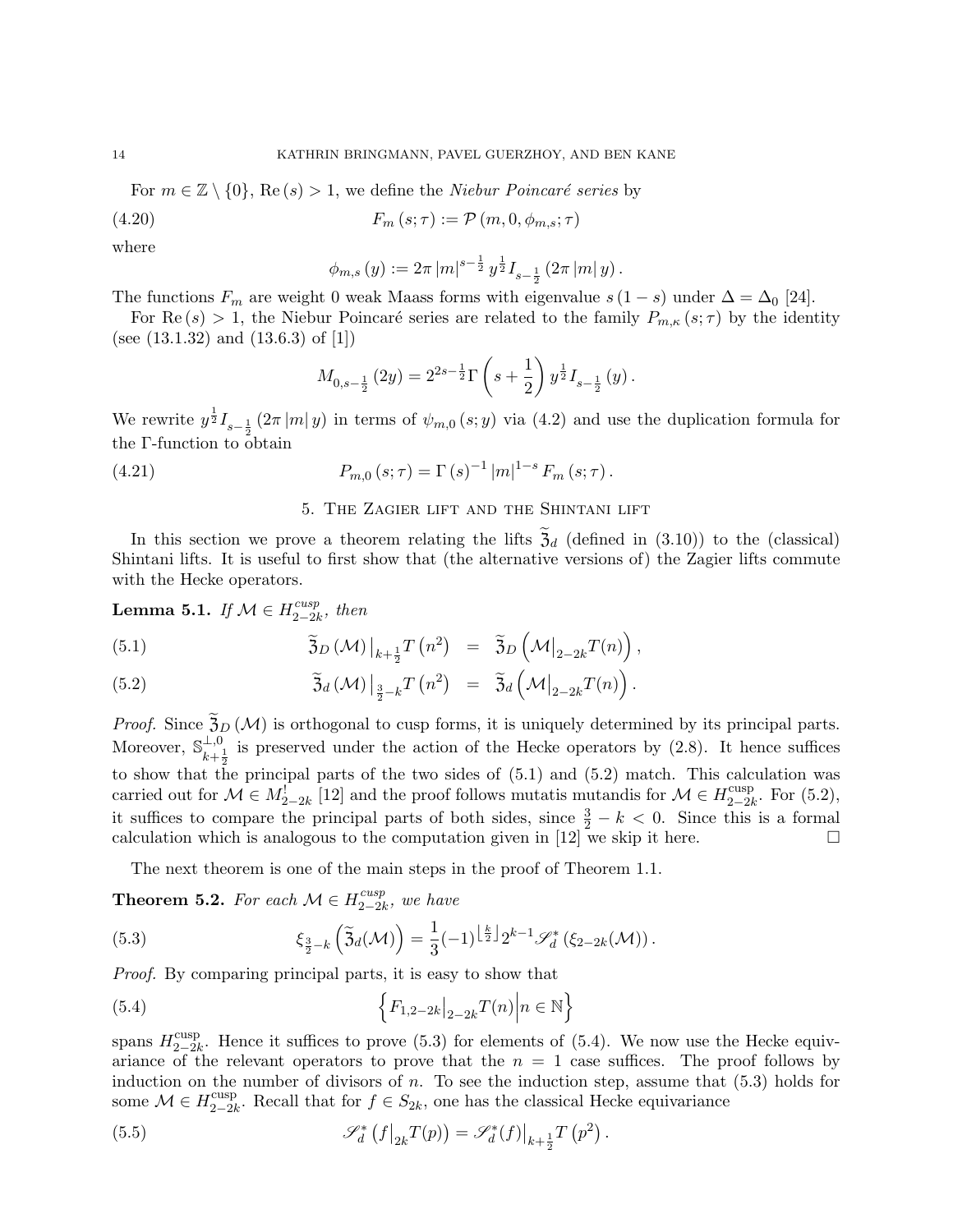Then we may combine  $(5.5)$  with  $(2.6)$  and  $(5.2)$  to yield

$$
\xi_{\frac{3}{2}-k} \left( \tilde{\mathfrak{Z}}_{d} \left( \mathcal{M} \big|_{2-2k} T(p) \right) \right) = \xi_{\frac{3}{2}-k} \left( \tilde{\mathfrak{Z}}_{d} (\mathcal{M}) \right) \big|_{\frac{3}{2}-k} T(p^2) \n= \frac{1}{3} (-1)^{\left\lfloor \frac{k}{2} \right\rfloor} 2^{k-1} \mathscr{S}_{d}^{*} \left( \xi_{2-2k} (\mathcal{M}) \right) \big|_{\frac{3}{2}-k} T(p^2) \n= \frac{1}{3} (-1)^{\left\lfloor \frac{k}{2} \right\rfloor} 2^{k-1} \mathscr{S}_{d}^{*} \left( \xi_{2-2k} \left( \mathcal{M} \big|_{2-2k} T(p) \right) \right).
$$

We have hence reduced the problem to showing (5.3) for  $\mathcal{M} = F_{1,2-2k}$ . Suppose that  $\{f_1, \ldots, f_\ell\}$  $(\ell := \dim(S_{2k}))$  is a basis of Hecke eigenforms for  $S_{2k}$  and  $h_j(\tau) := \sum_{n=1}^{\infty} c_j(n) q^n \in \mathbb{S}_{k+\frac{1}{2}}$  is a Hecke eigenform with the same eigenvalues as  $f_j$  [21]. We use the pairing (2.10), given by

$$
\left\{h_j, \widetilde{\mathfrak{Z}}_d\left(F_{1,2-2k}\right)\right\} = \left(h_j, \xi_{\frac{3}{2}-k}\left(\widetilde{\mathfrak{Z}}_d\left(F_{1,2-2k}\right)\right)\right).
$$

By  $(4.10)$ , we have

$$
\mathfrak{Z}_d(F_{1,2-2k})=F_{|d|,\frac{3}{2}-k},
$$

which has principal part  $q^{-|d|}$ . Hence by (2.11) and the fact that  $h_j$  is a cusp form,

$$
\left(\xi_{\frac{3}{2}-k}\left(\tilde{\mathfrak{Z}}_{d}\left(F_{1,2-2k}\right)\right),h_j\right)=\overline{\left\{h_j,F_{|d|,\frac{3}{2}-k}\right\}}=\frac{1}{6}\overline{c_j\left(|d|\right)}.
$$

Therefore, we have

(5.6) 
$$
\xi_{\frac{3}{2}-k} \left( \tilde{\mathfrak{Z}}_d \left( F_{1,2-2k} \right) \right) = \frac{1}{6} \sum_{j=1}^{\ell} \overline{c_j \left( |d| \right)} \frac{h_j}{\|h_j\|^2}.
$$

To compute the right hand side of  $(5.3)$ , we use  $(4.4)$ ,  $(4.5)$ , and  $(4.7)$ , to first compute

(5.7) 
$$
\xi_{2-2k}(F_{1,2-2k}(\tau)) = (4\pi)^{-k} (2k-1) P_{1,2k}(k;\tau) = \frac{(4\pi)^{2k-1}}{(2k-2)!} P_{1,2k}(\tau).
$$

We next rewrite  $P_{1,2k}$  in terms of the Hecke eigenforms  $f_j$ . Using the Petersson coefficient formula (cf. Theorem 3.3 of [19]), we have that

$$
(f_j, P_{1,2k}) = \frac{(2k-2)!}{(4\pi)^{2k-1}} a_j(1),
$$

where  $a_j(n)$  denotes the nth Fourier coefficient of  $f_j$ . Since  $a_j(1) = 1$  for every j, we therefore have

(5.8) 
$$
P_{1,2k} = \frac{(2k-2)!}{(4\pi)^{2k-1}} \sum_{j=1}^{\ell} \frac{f_j}{\|f_j\|^2}
$$

By linearity, we only need to compute the image of each  $f_j$  under  $\mathscr{S}_d^*$ . For this we use (1.1) and Theorem 3 of [22] to evaluate

$$
\mathscr{S}_d^*(f_j) = (-1)^{\left\lfloor \frac{k}{2} \right\rfloor} 2^{-k} \|f_j\|^2 \overline{c_j(|d|)} \frac{h_j}{\|h_j\|^2}.
$$

Plugging this into (5.8) and using (5.7) yields

$$
\mathscr{S}_d^* \left( \xi_{2-2k} \left( F_{1,2-2k} \right) \right) = \frac{\left( 4\pi \right)^{2k-1}}{\left( 2k-2 \right)!} \mathscr{S}_d^* \left( P_{1,2k} \right) = (-1)^{\left\lfloor \frac{k}{2} \right\rfloor} 2^{-k} \sum_{j=1}^\ell \overline{c_j(|d|)} \frac{h_j}{\|h_j\|^2}.
$$

This completes the proof.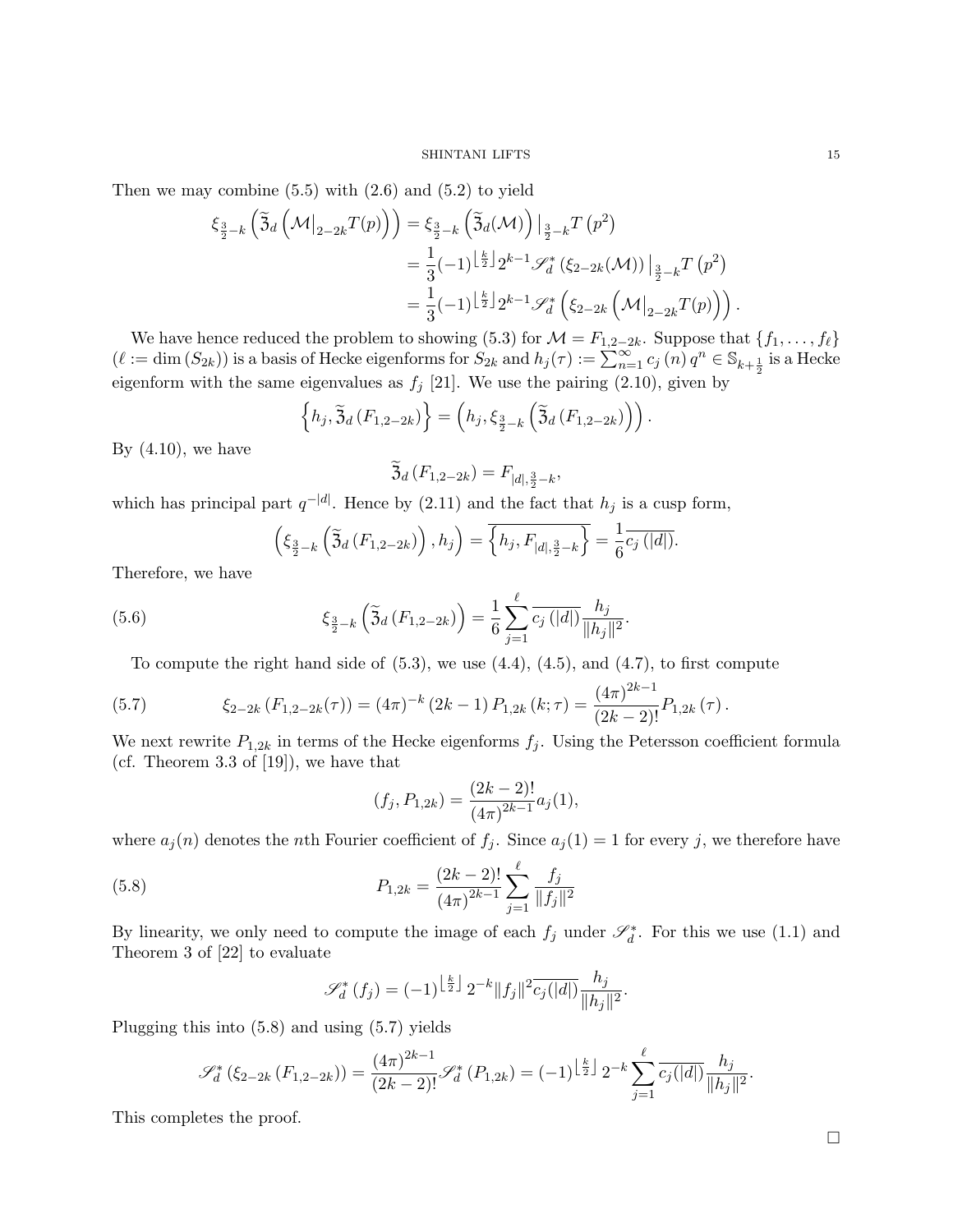### 16 KATHRIN BRINGMANN, PAVEL GUERZHOY, AND BEN KANE

## 6. Proof of Theorems 1.1 and 1.5

In this section, we prove Theorem 1.5 and Theorem 1.1 (which we have rewritten as the equivalent statement in Theorem 3.1). We separate Theorem 1.5 into 3 propositions, one establishing the automorphicity of  $\mathfrak{Z}_D$ , one yielding the orthogonality, and finally one showing that they are both bijections on the relevant spaces.

6.1. The constant term. Before showing the modularity of the Zagier lifts, for  $\mathcal{M} \in H_{2-2l}^{\text{cusp}}$  $_{2-2k}^{\text{cusp}},$  we prove a useful lemma giving the constant term of  $\mathfrak{Z}_d(\mathcal{M})$ , defined in (3.10).

Lemma 6.1. If  $\mathcal{M} \in H^{cusp}_{2-2k}$  $\frac{cusp}{2-2k}$  has constant term  $c^+_{\mathcal{M}}(0)$  in the expansion (2.2), then the constant term of  $\mathfrak{Z}_d(\mathcal{M})$  is

(6.1) 
$$
c_{\tilde{\mathfrak{Z}}_d(\mathcal{M})}^+(0) = \frac{1}{2} L_d(1-k) c_{\mathcal{M}}^+(0).
$$

*Proof.* Since the Poincaré series  $F_{m,2-2k}$  with  $m \in \mathbb{N}$  span the space  $H_{2-2k}^{\text{cusp}}$  $_{2-2k}^{\text{cusp}}$ , it suffices to show  $(6.1)$ for  $\mathcal{M} = F_{m,2-2k}$ . We first use (4.10) to write

(6.2) 
$$
\widetilde{\mathfrak{Z}}_d(F_{m,2-2k}) = \mathcal{M}_d := \sum_{n|m} \chi_d(n) n^{k-1} \mathcal{M}_{d,n},
$$

where

(6.3) 
$$
\mathcal{M}_{d,n} := F_{\left(\frac{m}{n}\right)^2 |d|, \frac{3}{2} - k}.
$$

We next require an extension of Zagier's duality (1.9) to the case  $D = 0$ . Although well-known to experts, we provide a proof here for the convenience of the reader. We let  $\mathcal{G}_{\delta} \in \mathbb{H}^{\text{cusp}}_{\frac{3}{2}-k,d}$  ( $\delta$  a discriminant) be the unique element satisfying  $\mathcal{G}_{\delta}(\tau) = q^{-|\delta|} + O(1)$  and denote by  $h_0 \in M_{k + \frac{1}{2}}$  the weight  $k+\frac{1}{2}$  $\frac{1}{2}$  Eisenstein series, normalized to have constant coefficient 1. We use the pairing (2.10) and compute

$$
\{h_0, \mathcal{G}_\delta\} = \left(h_0, \xi_{\frac{3}{2} - k} \left(\mathcal{G}_\delta\right)\right) = 0,
$$

because  $h_0$  is orthogonal to cusp forms. Denoting the  $|\delta|$ -th coefficient of  $h_0$  by  $c(0, \delta)$  and the 0-th coefficient of  $\mathcal{G}_{\delta}$  by  $a(\delta, 0)$ , we use (2.11) to evaluate

$$
0 = \{h_0, \mathcal{G}_{\delta}\} = \frac{1}{6} (a(\delta, 0) + c(0, \delta)).
$$

This establishes (1.9) for  $D = 0$ .

To compute the coefficients of  $h_0$ , recall that the  $\left(\frac{m}{n}\right)^2 |d|$ -th coefficient of Cohen's Eisenstein series [11] is given by

$$
L_d(1-k)\sum_{r|\frac{m}{n}}\mu(r)\chi_d(r)r^{k-1}\sigma_{2k-1}\left(\frac{m}{rn}\right)
$$

while its constant coefficient equals  $\zeta(1 - 2k)$ . Applying duality and Möbius inversion hence yields

$$
(6.4) \ c^+_{\mathcal{M}_d}(0) = -\frac{L_d(1-k)}{\zeta(1-2k)} \sum_{n|m} \chi_d(n) n^{k-1} \sum_{r|\frac{m}{n}} \mu(r) \chi_d(r) r^{k-1} \sigma_{2k-1}\left(\frac{m}{rn}\right) = -\frac{L_d(1-k)}{\zeta(1-2k)} \sigma_{2k-1}(m).
$$

Again applying (an integral weight version of) equation (1.9) with  $D = 0$  (the proof is exactly as above), the m-th coefficient of the normalized weight  $2k$  Eisenstein series, namely

$$
-\frac{4k}{B_{2k}}\sigma_{2k-1}(m) = \frac{2}{\zeta(1-2k)}\sigma_{2k-1}(m),
$$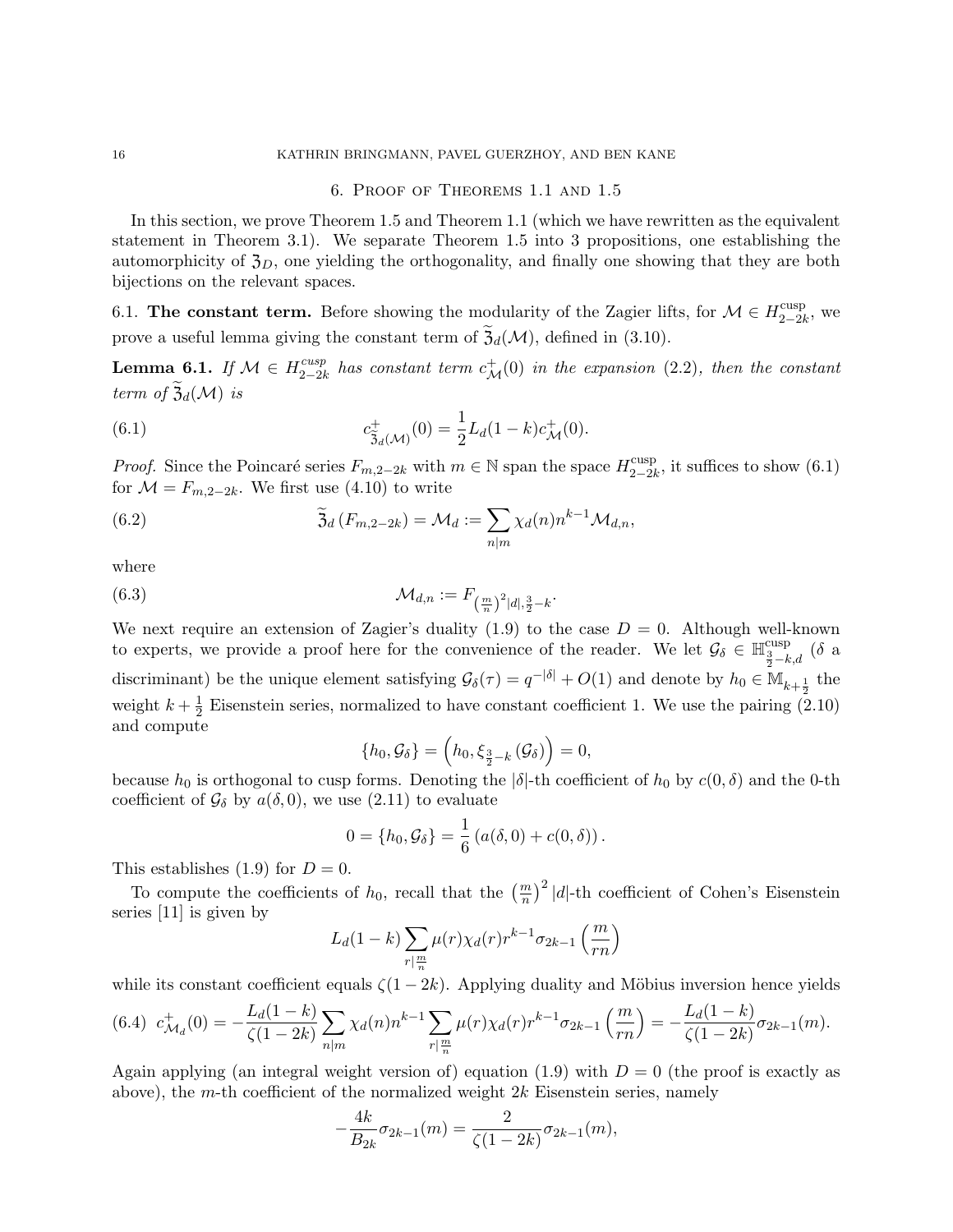is the negative of the constant coefficient of  $F_{m,2-2k}$ . Thus (6.4) becomes

$$
c_{\mathcal{M}_d}^+(0) = \frac{c_{\mathcal{M}}^+(0)}{2} L_d(1-k),
$$
 as desired.

6.2. Modularity. The next step in the proof of Theorem 1.5 is to show the automorphicity of our lifts. As a side effect, we obtain Theorem 3.1 and hence establish Theorem 1.1.

Proposition 6.2. If  $\mathcal{M} \in H_{2-2}^{cusp}$  $\frac{cusp}{2-2k}$ , then

(6.5) 
$$
\mathfrak{Z}_D(\mathcal{M}) \in \mathbb{M}_{k+\frac{1}{2},D}^!,
$$

$$
\mathfrak{Z}_d(\mathcal{M}) = \widetilde{\mathfrak{Z}}_d(\mathcal{M}) \in \mathbb{H}_{\frac{3}{2}-k,d}^{cusp}.
$$

Furthermore, the functions  $\mathfrak{Z}_D(\mathcal{M})$  are contained in the space spanned by the Poincaré series  $P_{(-1)^k Dm^2, k+\frac{1}{2}}$  (m  $\in \mathbb{N}$ ) and every  $\mathfrak{Z}_d(\mathcal{M})$  satisfies Theorem 3.1.

*Proof.* Since the Poincaré series  $F_{m,2-2k}$  with  $m \in \mathbb{N}$  form a basis for  $H_{2-2k}^{\text{cusp}}$  $_{2-2k}^{\text{cusp}}$ , it suffices to work on the level of Poincaré series and determine each of their images under  $\overline{\mathfrak{Z}_d}$  and  $\overline{\mathfrak{Z}_D}$ . As stated in the proof of Proposition 5 of [13], for  $m \neq 0$  and discriminants  $d_1, d_2$  which are not both negative and for which  $d_1d_2$  is not a square, the traces of the Niebur Poincaré series, defined in (4.20), are given by

(6.6) 
$$
\widetilde{\text{Tr}}_{d_1,d_2}(F_m(s;\tau)) = \sum_{n|m} \left(\frac{d_2}{n}\right) a_n(s),
$$

where (note the different normalization) (6.7)

$$
a_n(s) := 2\pi |m|^{s-\frac{1}{2}} |d_1 d_2|^{\frac{1}{4}} |n|^{-\frac{1}{2}} \sum_{c>0} \frac{K_{\frac{1}{2}}\left(d_1, \left(\frac{m}{n}\right)^2 d_2; c\right)}{4c} \begin{cases} I_{s-\frac{1}{2}}\left(\frac{\pi}{c} \left|\frac{m}{n}\right| \sqrt{|d_1 d_2|}\right) & \text{if } d_1 d_2 < 0, \\ J_{s-\frac{1}{2}}\left(\frac{\pi}{c} \left|\frac{m}{n}\right| \sqrt{d_1 d_2}\right) & \text{if } d_1 d_2 > 0. \end{cases}
$$

We use  $\mathfrak{Z}_d$  defined in (3.10) and show that the holomorphic part of  $\mathfrak{Z}_d(F_{m,2-2k})$  matches the holomorphic part of  $\mathfrak{Z}_d(F_{m,2-2k})$  for every  $m \in \mathbb{N}$ . We simultaneously prove Theorem 3.1, since these cases may be treated uniformly.

The constant coefficients of  $\mathfrak{Z}_d$  and  $\mathfrak{Z}_d$  match by (6.1). In order to use (6.6) to compare the other coefficients of the right hand side of (4.10) with the coefficients given in Theorem 3.1, we relate  $R_{2-2}^{k-1}$  $_{2-2k}^{k-1}(F_{m,2-2k})(\tau)$  to  $F_m(k;\tau)$ . By (4.5), (4.9), and (4.21), we obtain

(6.8) 
$$
R_{2-2k}^{k-1}(F_{m,2-2k}(\tau)) = (4\pi m)^{k-1}(k-1)!P_{-m,0}(k;\tau) = (4\pi)^{k-1}F_{-m}(k;\tau).
$$

We now choose  $d_2 = d$  and  $s = k$  in (6.6) and relate  $a_n(k)$  to the coefficient  $c^{\varepsilon}_{\mathcal{M}_{d,n}}(\varepsilon |d_1|)$  in (2.2), where  $\varepsilon := \text{sgn}((-1)^{k+1}d_1)$ . For this, we first rewrite  $a_n(k)$  in terms of

$$
b_n := b_{-(\frac{m}{n})^2 |d|, \frac{3}{2} - k} \left( \frac{k}{2} + \frac{1}{4}; \varepsilon |d_1| \right),
$$

which were defined in (4.17).

Recall that  $K_{\kappa}(m, n; c) = K_{\kappa}(n, m; c), K_{\kappa+2}(m, n; c) = K_{\kappa}(m, n; c),$  and  $K_{2-\kappa}(-n, -m; c) =$  $K_{\kappa}(m, n; c)$  (e.g., see Proposition 3.1 of [7]). Hence

(6.9) 
$$
K_{\frac{1}{2}}\left(d_1,\left(\frac{m}{n}\right)^2d;c\right)=K_{\frac{3}{2}-k}\left(-\left(\frac{m}{n}\right)^2|d|,\varepsilon|d_1|;c\right).
$$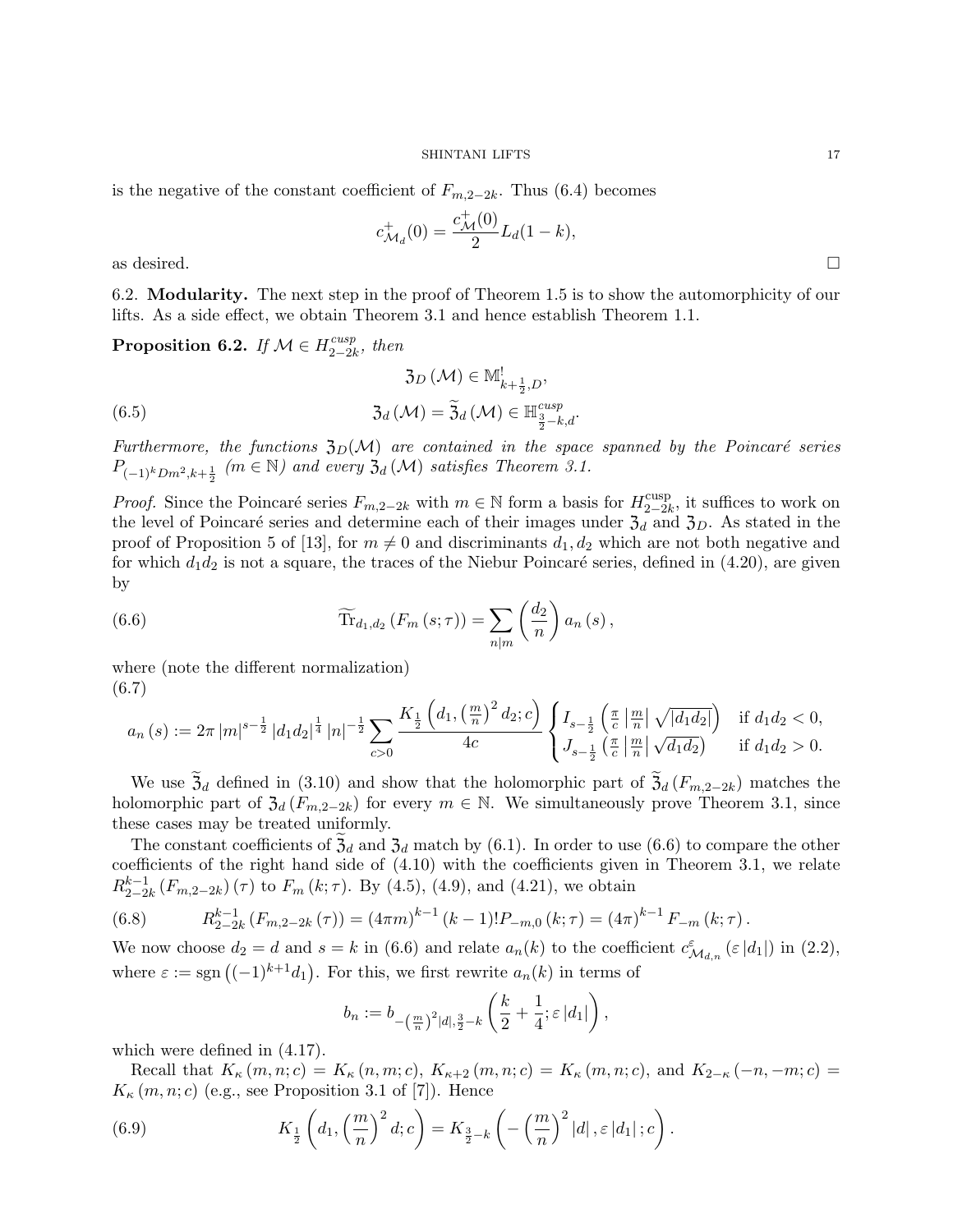Thus (4.17) implies that

$$
b_n = (-1)^{\left\lfloor 1 - \frac{k}{2} \right\rfloor} 2\pi \left\lfloor \frac{m}{n} \right\rfloor \cdot \left\lfloor \frac{d_2}{d_1} \right\rfloor^{\frac{1}{2}} \sum_{c > 0} \frac{K_{\frac{1}{2}}\left( d_1, \left( \frac{m}{n} \right)^2 d_2; c\right)}{4c} \begin{cases} I_{k - \frac{1}{2}}\left( \frac{\pi}{c} \left\lfloor \frac{m}{n} \right\rfloor \sqrt{|d_1 d_2|} \right) & \text{if } d_1 d_2 < 0, \\ J_{k - \frac{1}{2}}\left( \frac{\pi}{c} \left\lfloor \frac{m}{n} \right\rfloor \sqrt{d_1 d_2} \right) & \text{if } d_1 d_2 > 0. \end{cases}
$$

We conclude that

(6.10) 
$$
a_n(k) = (-1)^{\left\lfloor 1 - \frac{k}{2} \right\rfloor} |m|^{k - \frac{3}{2}} |d_1|^{\frac{3}{4}} |d_2|^{-\frac{1}{4}} |n|^{\frac{1}{2}} b_n.
$$

Using  $(4.14)$  and  $(4.5)$ , we rewrite

$$
b_n = \left(\frac{n^2}{m^2} \left| \frac{d_1}{d_2} \right| \right)^{\frac{k}{2} - \frac{3}{4}} c_{\mathcal{M}_{d,n}}^{\varepsilon} \left( \varepsilon |d_1| \right).
$$

Thus from (6.10) we obtain

$$
a_n(k) = (-1)^{\left\lfloor 1 - \frac{k}{2} \right\rfloor} |d_1|^{\frac{k}{2}} |d_2|^{\frac{1-k}{2}} |n|^{k-1} c_{\mathcal{M}_{d,n}}^{\varepsilon} \left( \varepsilon |d_1| \right).
$$

From (6.8), we have

$$
\widetilde{\text{Tr}}_{d_1,d}\left(R_{2-2k}^{k-1}(F_{m,2-2k})\right) = (-1)^{\left\lfloor 1-\frac{k}{2} \right\rfloor} (4\pi)^{k-1} |d_1|^{\frac{k}{2}} |d|^{\frac{1-k}{2}} \sum_{n|m} \binom{d}{n} |n|^{k-1} c_{\mathcal{M}_{d,n}}^{\varepsilon}(\varepsilon |d_1|),
$$
\n
$$
\widetilde{\text{Tr}}_{d_1,d}^*(F_{m,2-2k}) = \sum_{n|m} \binom{d}{n} |n|^{k-1} c_{\mathcal{M}_{d,n}}^{\varepsilon}(\varepsilon |d_1|) = c_{\mathcal{M}_d}^{\varepsilon}(\varepsilon |d_1|).
$$

We have thus shown that the non-holomorphic part of  $\mathfrak{Z}_d(F_{m,2-2k})$  satisfies Theorem 3.1 and its holomorphic part matches that of  $\mathfrak{Z}_d(F_{m,2-2k})$ . This concludes Theorem 3.1, once we have shown that  $\mathfrak{Z}_d = \mathfrak{Z}_d$ . To prove this, we use Theorem 5.2 to compute the non-holomorphic part of  $\mathcal{M}_d$ , which was defined in (6.2). Since the coefficients  $c_{\lambda}^ \overline{\mathcal{M}}_d$ (δ) are completely determined by  $\xi_{\frac{3}{2}-k}$  ( $\mathcal{M}_d$ ), it suffices to evaluate this with (5.3).

Denoting the δ-th coefficient of  $\mathscr{S}_d^*$  ( $\xi_{2-2k}$  ( $F_{m,2-2k}$ )) by  $r_m(\delta)$ , (2.3) and (5.3) yield

$$
c_{\mathcal{M}_d}^-(\delta) = \frac{(-1)^{\left\lfloor \frac{k}{2} \right\rfloor} 2^{k-1} \Gamma\left(k - \frac{1}{2}\right)}{3 \left(4\pi |\delta|\right)^{k - \frac{1}{2}}} r_m(\delta).
$$

However, by the definition (1.1) of the Shintani lifts, one has

$$
r_m(\delta) = (d\delta)^{\frac{k-1}{2}} \sum_{Q \in SL_2(\mathbb{Z}) \backslash Q_{d\delta}} \chi(Q) \int_{C_Q} C(\xi_{2-2k} (F_{m,2-2k}); Q).
$$

This yields (6.5) and Theorem 3.1.

We next assume that  $d_2 = D$  satisfies  $(-1)^k D < 0$ . In this case, we denote

$$
g_{D,n} := F_{\left(\frac{m}{n}\right)^2|D|,k+\frac{1}{2}}.
$$

Similarly to (6.9), we have

$$
K_{\frac{1}{2}}\left(d_1, \left(\frac{m}{n}\right)^2 D; c\right) = K_{k+\frac{1}{2}}\left(-\left(\frac{m}{n}\right)^2 |D|, (-1)^k d_1; c\right).
$$

For ease of notation, we abbreviate

$$
b_n := b_{-(\frac{m}{n})^2|D|,k+\frac{1}{2}}\left(\frac{k}{2} + \frac{1}{4}; (-1)^k d_1\right).
$$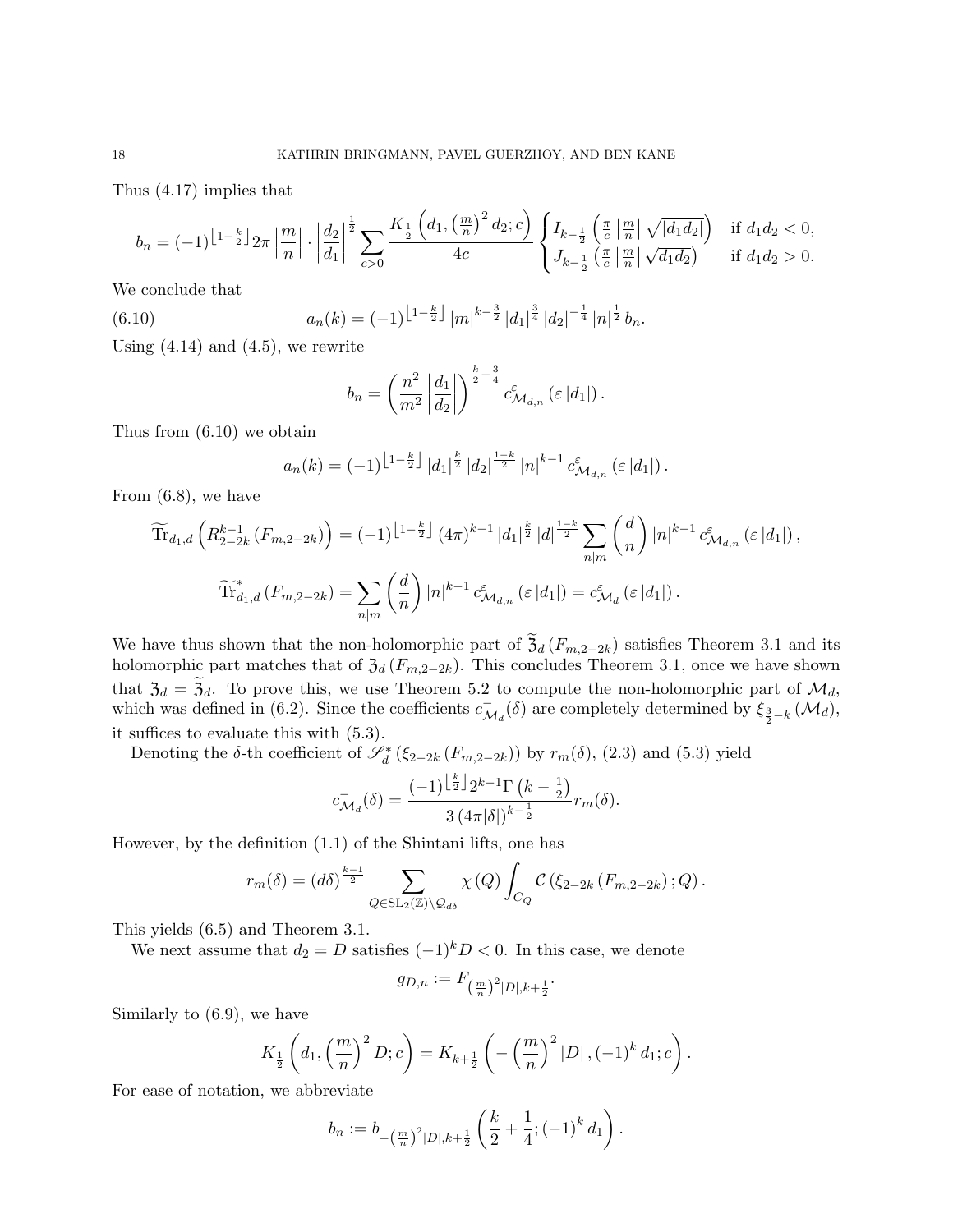By  $(6.7)$  and  $(4.17)$ , we have

$$
a_n(k) = (-1)^{\left\lfloor \frac{k+1}{2} \right\rfloor} |m|^{k-\frac{3}{2}} |d_1|^{\frac{3}{4}} |d_2|^{-\frac{1}{4}} |n|^{\frac{1}{2}} b_n.
$$

For  $(-1)^k d_1 > 0$ ,  $(4.15)$  and  $(4.5)$  imply that

$$
b_n = \left(\frac{m^2}{n^2} \left| \frac{d_2}{d_1} \right| \right)^{\frac{k}{2} + \frac{1}{4}} c_{g_{D,n}}^+ (|d_1|) .
$$

Therefore, we have

$$
a_n(k) = (-1)^{\left\lfloor \frac{k+1}{2} \right\rfloor} |m|^{2k-1} |n|^{-k} |d_2|^{\frac{k}{2}} |d_1|^{\frac{1-k}{2}} c_{g_{D,n}}^+ (|d_1|) .
$$

We hence obtain

$$
\operatorname{Tr}_{d_1,D}\left(R_{2-2k}^{k-1}(F_{m,2-2k})\right) = (-1)^{\left\lfloor \frac{k+1}{2} \right\rfloor} (4\pi)^{k-1} |d_1|^{\frac{1-k}{2}} |D|^{\frac{k}{2}} |m|^{2k-1} \sum_{n|m} \left(\frac{D}{n}\right) |n|^{-k} c_{g_{D,n}}^{\dagger}(|d_1|),
$$
  

$$
\operatorname{Tr}_{d_1,d}^*(F_{m,2-2k}) = |m|^{2k-1} \sum_{n|m} \left(\frac{D}{n}\right) |n|^{-k} c_{g_{D,n}}^{\dagger}(|d_1|).
$$

Finally, we consider the case  $(-1)^k d_1 \leq 0$ . By (4.15), we trivially obtain

$$
c_{g_{D,n}}^{\varepsilon} \left( (-1)^{k} d_{1} \right) = \begin{cases} 1 & \text{if } d_{1} = \frac{m^{2}}{n^{2}} d_{2} \text{ and } \varepsilon = 1, \\ 0 & \text{otherwise.} \end{cases}
$$

We hence conclude that

$$
3_D(F_{m,2-2k}) = |m|^{2k-1} \sum_{n|m} |n|^{-k} g_{D,n}.
$$

Since  $g_{D,n}$  is a constant multiple of  $P_{(-1)^k D(\frac{m}{n})^2, k+\frac{1}{2}}$  by (4.4) and (4.5), the claim follows.  $\Box$ 

6.3. Orthogonality. In this section, we show the orthogonality of  $\mathfrak{Z}_D(\mathcal{M})$  to cusp forms.

Proposition 6.3. If  $\mathcal{M} \in H^{cusp}_{2-2k}$  $\frac{cusp}{2-2k}$ , then all of the Zagier lifts  $\mathfrak{Z}_D(\mathcal{M})$  are orthogonal to cusp forms and have vanishing constant terms. In particular, we have

(6.11) 
$$
\mathfrak{Z}_D(\mathcal{M}) = \mathfrak{Z}_D(\mathcal{M}).
$$

*Proof.* By uniqueness, we only need to prove the first statement. Since the constant term of  $\mathfrak{Z}_D(\mathcal{M})$ vanishes by definition, it remains to prove that  $\mathfrak{Z}_D(\mathcal{M})$  is orthogonal to cusp forms. However, Proposition 6.2 implies that  $\mathfrak{Z}_D(\mathcal{M})$  is contained in the space spanned by the Poincaré series  $P_{-m,k+\frac{1}{2}}$  ( $m \in \mathbb{N}$ ). It is hence enough to prove that  $P_{-m,k+\frac{1}{2}}$  is orthogonal to cusp forms. For  $g(\tau) = \sum_{n=1}^{\infty} a_n(n) q^n \in \mathbb{S}_{k+\frac{1}{2}}$  we now compute  $\left(P_{-m,k+\frac{1}{2}}, g\right)_{\text{reg}}$ . In order to evaluate the inner product, we use (4.4), (4.5), and (4.7) to see that there exists a non-zero constant  $C_k$  such that

(6.12) 
$$
\xi_{\frac{3}{2}-k} \left( F_{-m,\frac{3}{2}-k} \right) = C_k P_{-m,k+\frac{1}{2}}.
$$

Furthermore,  $F_{-m, \frac{3}{2} - k}$  has an expansion of the type

$$
(6.13) \qquad F_{-m,\frac{3}{2}-k}(\tau) = \Gamma\left(k - \frac{1}{2}; -4\pi my\right)q^m + \sum_{n < 0} c^-(n)\Gamma\left(k - \frac{1}{2}; 4\pi|n|y\right)q^n + \sum_{n \ge 0} c^+(n)q^n.
$$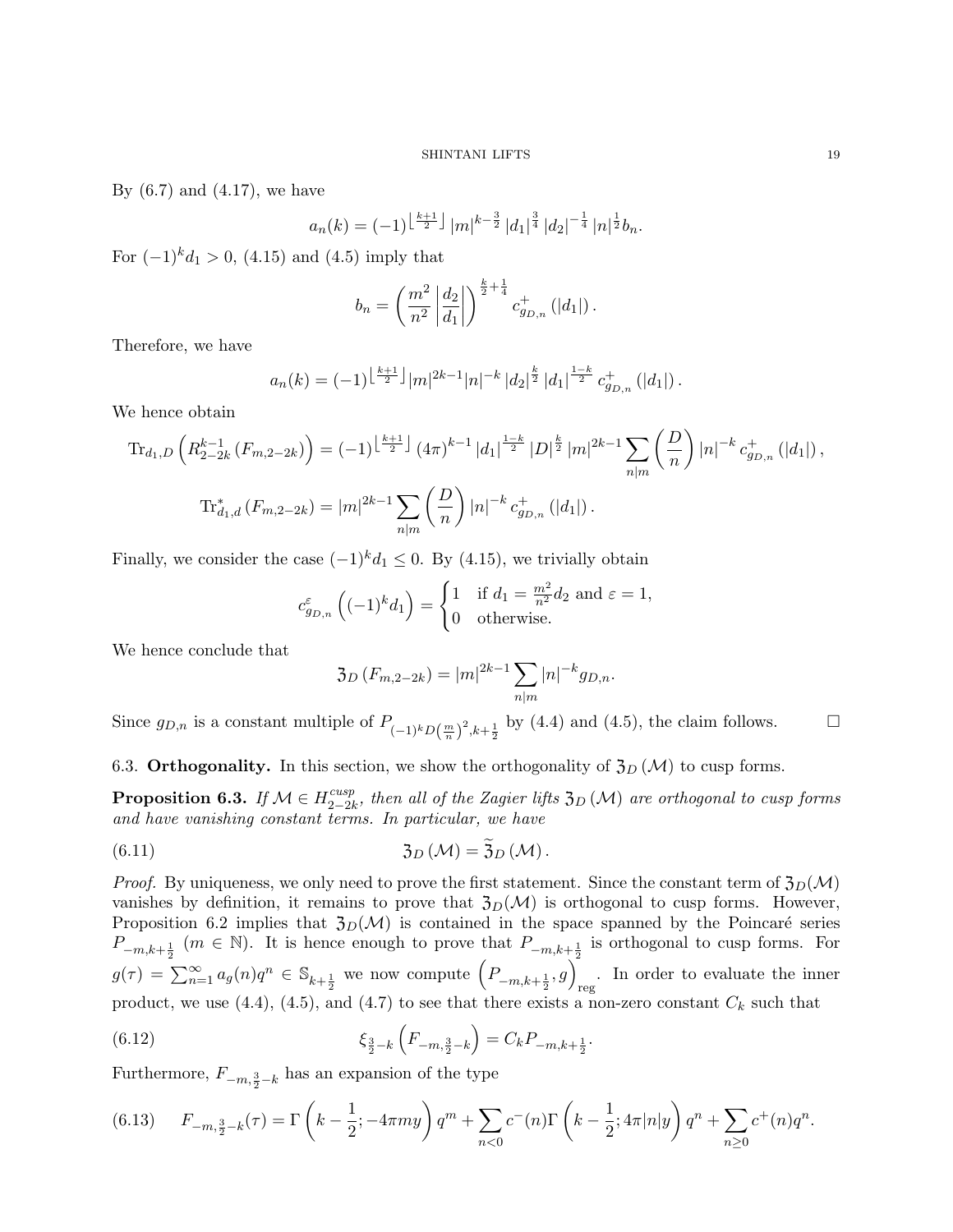Proceeding as in Bruinier–Funke [8], we use Stokes' Theorem to show that

$$
\left\{F_{-m,\frac{3}{2}-k},g\right\} = C_k \left(P_{-m,k+\frac{1}{2}},g\right)_{\text{reg}} = \frac{C_k}{6} \int_{\mathcal{F}_{\mathcal{T}}(4)} g(\tau) \overline{P_{-m,k+\frac{1}{2}}(\tau)} y^{k-\frac{3}{2}} dx dy
$$
  

$$
= \frac{1}{6} \int_{\mathcal{F}_{\mathcal{T}}(4)} g(\tau) \overline{\xi_{\frac{3}{2}-k} \left(F_{-m,\frac{3}{2}-k}(\tau)\right)} y^{k-\frac{3}{2}} dx dy = -\frac{1}{6} \int_{\partial \mathcal{F}_{\mathcal{T}}(4)} g(\tau) \overline{F_{-m,\frac{3}{2}-k}(\tau)} d\tau.
$$

A standard argument then shows that the integral along the boundary cancels except for the integral along the line from  $-\frac{1}{2} + i\mathcal{T}$  to  $\frac{1}{2} + i\mathcal{T}$  and its image under the coset representatives I, ST, S,  $ST^{-1}$ ,  $ST^{-2}$ , and  $ST^{-2}S$ , where  $T := \begin{pmatrix} 1 & 1 \\ 0 & 1 \end{pmatrix}$  and  $S := \begin{pmatrix} 0 & -1 \\ 1 & 0 \end{pmatrix}$ . Using (4.18) and (4.19), this reduces the proposition to showing the vanishing of

$$
\frac{1}{6} \int_{-\frac{1}{2}}^{\frac{1}{2}} g\left(x + i\mathcal{T}\right) F_{-m, \frac{3}{2} - k}\left(x + i\mathcal{T}\right) dx.
$$

Every Fourier coefficient of the integrand vanishes except for the constant term. Using (6.13) and the expansion for  $g$ , the constant term equals

$$
\sum_{n>0} a_g(n)c^{-}(-n)\Gamma\left(k-\frac{1}{2};4\pi n\mathcal{T}\right),\,
$$

which vanishes as  $\mathcal{T} \to \infty$ . Therefore  $P_{-m,k+\frac{1}{2}}$  is orthogonal to cusp forms.

## 6.4. Bijectivity of the lifts. Finally, we show that the lifts are bijections.

**Proposition 6.4.** For  $k > 1$  the maps  $\mathfrak{Z}_d$  :  $H^{cusp}_{2-2k} \to \mathbb{H}^{cusp}_{\frac{3}{2}-k,d}$  and  $\mathfrak{Z}_D$  :  $H^{cusp}_{2-2k} \to \mathbb{S}^{\perp,0}_{k+\frac{1}{2}}$  $\lim_{k+\frac{1}{2},D}$  are bijections.

Proof. Injectivity follows from the linearity of the lifts and the uniqueness of functions with given principal parts.

In order to show surjectivity, we recursively construct  $\mathcal{M} \in H_{2-2l}^{\text{cusp}}$  $\mathcal{Z}_{2-2k}^{\text{cusp}}$  such that the function  $\mathfrak{Z}_d(\mathcal{M})$ (resp.  $\mathfrak{Z}_D(\mathcal{M})$ ) has a given principal part. This is sufficient, since  $\mathbb{S}_{\frac{3}{2}-k} = \{0\}$  and  $\mathfrak{Z}_D(\mathcal{M})$  is orthogonal to cusp forms by Proposition 6.3.

By (4.11) and  $\mathfrak{Z}_D = \widetilde{\mathfrak{Z}}_D$ , the principal part of  $\mathfrak{Z}_D(F_{1,2-2k})$  equals  $q^{-|D|}$ . We iteratively take linear combinations of  $F_{n,2-2k}$ ,  $n \leq m$  in order to obtain a lift with principal part  $q^{-|D|m^2}$ . Using  $(4.10)$ , the argument for  $\mathfrak{Z}_d$  follows similarly.

### 7. A weakly holomorphic Shintani lift

In this section we use the Zagier lifts to construct Shintani lifts for weakly holomorphic modular forms. For this, we first (uniquely) decompose  $f \in S_{2k}^!$  as  $f = f_0 + f_1$ , where  $f_0 \in S_{2k}$  and  $f_1 \in S_{2k}^{\perp,0}$  $\frac{1}{2k}$ . For each pair  $d, D$ , the weakly holomorphic Shintani lift is then defined by

(7.1) 
$$
\mathscr{S}_{d,D}^*(f) := \xi_{\frac{3}{2}-k} \circ \mathfrak{Z}_d \circ \xi_{2-2k}^{-1}(f_0) + \mathfrak{Z}_D \circ \left(\mathcal{D}^{2k-1}\right)^{-1}(f_1).
$$

Remarks. Before proving Theorem 1.2, a few comments about the definition (7.1) are in order.

(1) Firstly, note that although  $\xi_{2-2k}$  is not injective, one sees that the resulting map is welldefined by using (5.3). No such problem arises when restricting to  $S_{2k}^{\perp,0}$  $\frac{1}{2k}$ , since  $\mathcal{D}^{2k-1}$  is a bijection.

 $\Box$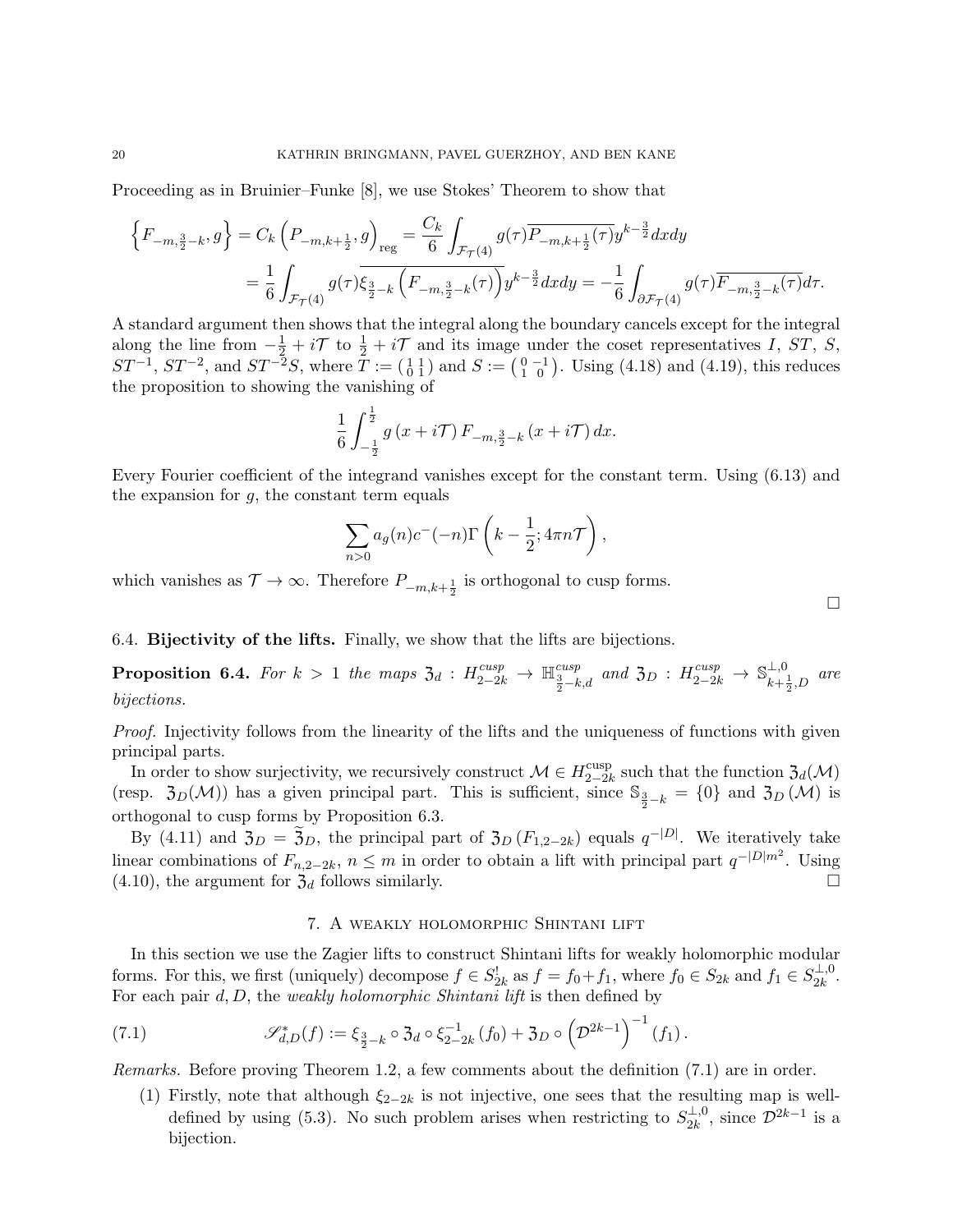(2) One can extend the definition  $(7.1)$  to include the case when d and D are not fundamental. In order to do so, for  $\delta = \Delta m^2$  with  $\Delta$  fundamental, one sets

(7.2) Z<sup>δ</sup> := Tm<sup>2</sup> ◦ Z<sup>∆</sup> = Z<sup>∆</sup> ◦ Tm.

Since  $\mathscr{S}_{\delta}^* = T_{m^2} \circ \mathscr{S}_{\Delta}^*$  by the remark following Theorem 3 of [20], this is the natural definition.

- (3) The definition  $(7.1)$  may at first seem naive, since f is split into two pieces and then separate operators are applied to each piece. However, we shall see that the lift is naturally tied together via the classical Shintani lift, motivating its name.
	- (i) The lift maps a cusp form  $f$  to a (non-zero) constant multiple of its Shintani lift. The explicit constant follows by a short calculation and is given in (1.2).
	- (ii) Suppose that M is a preimage of  $f \in S_{2k}$  under the ξ-operator, and write  $g :=$  $\mathcal{D}^{2k-1}(\mathcal{M})$ . Although one does not see an immediate connection between  $\mathscr{S}^*_{d,D}(g)$  and the Shintani lift for one choice of  $D$ , packaging the  $d$ -th coefficient of all such lifts (using (7.2) for non-fundamental discriminants) into the generating function

(7.3) 
$$
\sum_{\delta: d\delta < 0} c^+_{\mathscr{S}^*_{d,\delta}(g)}(d) q^{|\delta|}
$$

yields a constant multiple of  $\mathscr{S}_d^*(f)$ . This follows by the duality (1.10).

(iii) Moreover, the connection between the two parts is p-adically justified. The authors plan to address this in the forthcoming paper [5].

*Proof of Theorem 1.2.* Theorem 1.2 (1) follows from Lemma 5.1, (6.5), and (6.11), since  $\xi_{2-2k}$  and  $\mathcal{D}^{2k-1}$  are Hecke equivariant.

If  $f \in S_{2k}^{\perp,0}$  $2k^{1,0}_{2k}$ , then we see by (7.1) that  $\mathscr{S}_{d,D}^*(f)$  is in the image of  $\mathfrak{Z}_D$ , which is orthogonal to cusp forms by Proposition 6.3. Since Shintani's lift maps cusp forms to cusp forms, Theorem 1.2 (2) follows by  $(1.2)$ .

 $\Box$ 

*Proof of Corollary 1.3.* Note that by (7.1), for a Hecke eigenform f, we have  $\mathscr{S}^*_{d,D}(f) = 0$  if and only if

> $\mathfrak{Z}_d$   $(\xi_{2-}^{-1}$  $\binom{-1}{2-2k}(f)\in \mathbb{M}_{\frac{3}{2}-k}^!$ .

By Theorem 1.2 (2),  $\mathscr{S}_{d,D}^*(f) = 0$  if and only if  $\mathscr{S}_d^*(f) = 0$ . However, it is known that  $\mathscr{S}_d^*(f) = 0$ if and only if  $L(f, \chi_d, k) = 0$  [23, 30].

*Proof of Theorem 1.4.* By Theorem 1.2 of [10], the map  $\mathcal{D}^{2k-1}$  is a bijection from  $H_{2-2k}^{\text{cusp}}$ <sup>cusp</sup> to  $S_{2k}^{\perp,0}$  $\frac{1}{2k}$ , while by Proposition 6.4,  $\mathfrak{Z}_D$  is a bijection between  $H_{2-2l}^{\text{cusp}}$ <sup>cusp</sup> and  $\mathbb{S}_{k+1}^{\perp,0}$  $k + \frac{1}{2}$  $D$   $\Box$ 

## 8. Proof of Theorems 1.6 and 1.7

8.1. Weakly holomorphic Hecke eigenforms. In this section we prove that  $\mathbb{S}_{\text{L}_1}^{\perp,0}$  $_{k+\frac{1}{2}}^{\perp,0}\Big/\bigoplus_D \mathbb{J}_{k+\frac{1}{2}}^D,$ where  $\mathbb{J}_{k+\frac{1}{2}}^D = \mathfrak{Z}_D(S_{2-2k}^!)$ , is spanned by Hecke eigenforms.

In order for Theorem 1.6 to be meaningful, we must first conclude that the Hecke algebra acts on the relevant subspaces.

**Lemma 8.1.** *The spaces*  $\mathbb{S}_{k+\frac{1}{2}}, \mathbb{J}_{\frac{3}{2}-k}^d, \mathbb{J}_{k+\frac{1}{2}}^D, \mathbb{S}_{k+\frac{1}{2}}^{1,0}$  $\perp^{1,0}$ , and  $\mathbb{H}^{cusp}_{\frac{3}{2}-k,d}$  are Hecke stable.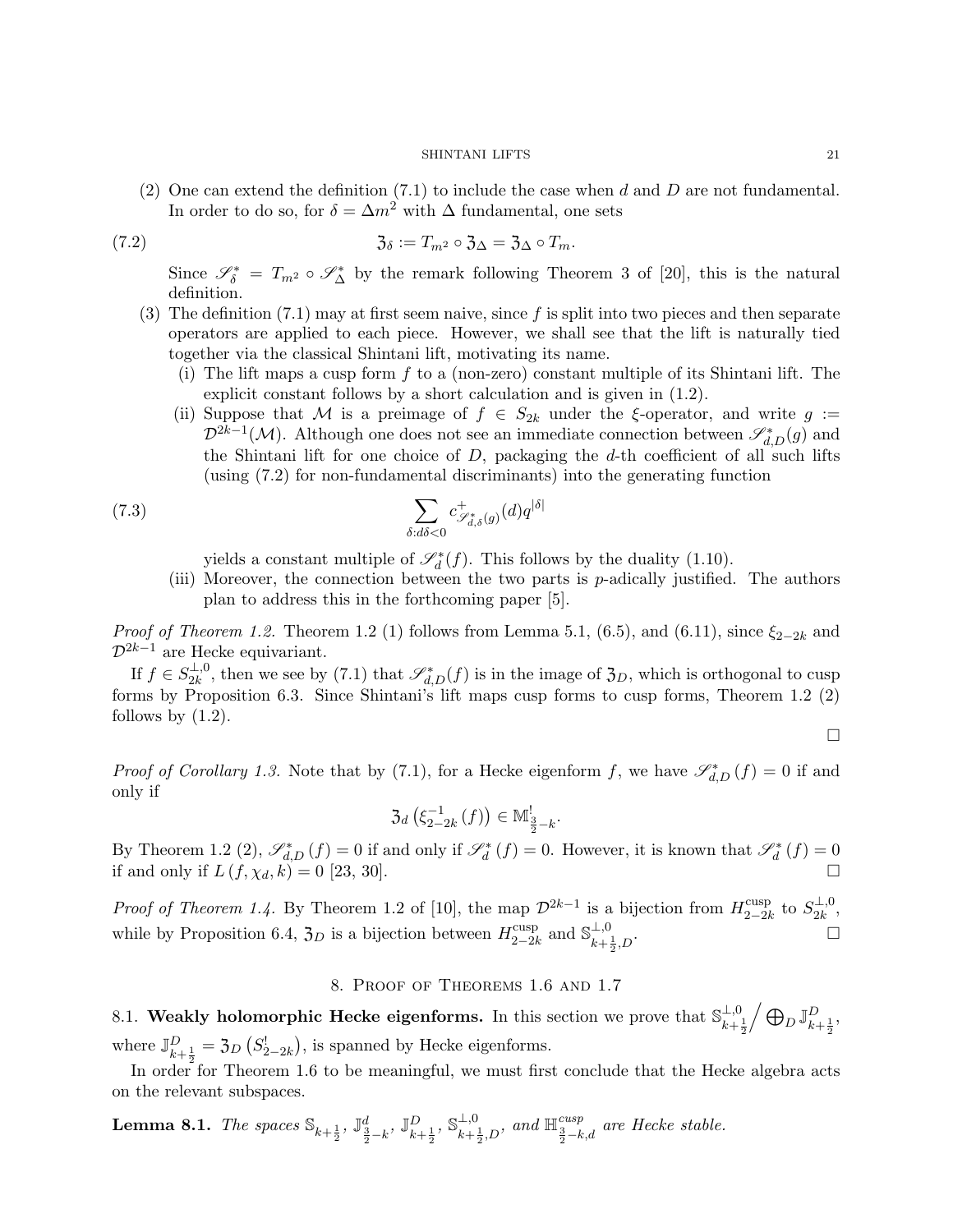*Proof.* The first statement is classical [20]. Since  $\mathfrak{Z}_d = \mathfrak{Z}_d$  and  $\mathfrak{Z}_D = \mathfrak{Z}_D$  by (6.5) and (6.11), (5.1) and (5.2) imply that the subspaces  $\mathbb{J}_{k+\frac{1}{2}}^D$  and  $\mathbb{J}_{\frac{3}{2}-k}^d$  are preserved under the Hecke algebra. Since  $\mathbb{S}^{\perp,0}$  $\frac{\perp, 0}{k+\frac{1}{2}}$  is Hecke stable by (2.8), the statements for  $\mathbb{S}_{k+\frac{1}{2}}^{\perp, 0}$  $\frac{\perp,0}{k+\frac{1}{2},D}$  and  $\mathbb{H}^{\text{cusp}}_{\frac{3}{2}-k,d}$  follow by determining the action of  $T(n^2)$  on principal parts.

*Proof of Theorem 1.6.* By Theorem 1.5, we know that  $\mathfrak{Z}_D$  yields a Hecke equivariant isomorphism between  $H_{2-2l}^{\text{cusp}}$  $_{2-2k}^{\text{cusp}}$  and  $\mathbb{S}_{k+1}^{\perp,0}$  $\frac{\perp,0}{k+\frac{1}{2},D}$ . Therefore the associated quotient map  $\pi_{\mathfrak{Z}_D}: H^{\text{cusp}}_{2-2k} \to \mathbb{S}_{k+\frac{1}{2}}^{\perp,0}$  $\frac{\perp,0}{k+\frac{1}{2},D}\bigg/\mathbb{J}_{k+\frac{1}{2}}^D$ is surjective. By Lemma 8.1,  $\mathbb{J}_{k+\frac{1}{2}}^D$  is Hecke stable, and hence we have

$$
H_{2-2k}^{\text{cusp}}/\ker\left(\pi_{\mathfrak{Z}_D}\right)\cong \mathbb{S}_{k+\frac{1}{2},D}^{\perp,0}/\mathbb{J}_{k+\frac{1}{2}}^D,
$$

as Hecke modules. Since  $\mathbb{J}_{k+\frac{1}{2}}^D = \mathfrak{Z}_D(S_{2-2k}^!)$ , it follows immediately that

$$
\ker\left(\pi_{\mathfrak{Z}_D}\right)=S_{2-2k}^!
$$

.

However, by Theorem 1.2 of [6],

$$
H_{2-2k}^{\text{cusp}}/S_{2-2k}^! \stackrel{\mathcal{D}^{2k-1}}{\cong} S_{2k}^{\perp,0}/\mathcal{D}^{2k-1}\left(S_{2-2k}^! \right) \cong M_{2k}.
$$

Since  $\mathcal{D}^{2k-1}$  and  $\mathfrak{Z}_D$  are Hecke equivariant, it follows that

$$
M_{2k} \cong H_{2-2k}^{\text{cusp}} \Big/ S_{2-2k}^! \stackrel{3D}{\cong} \mathbb{S}_{k+\frac{1}{2},D}^{\perp,0} \Big/ \mathbb{J}_{k+\frac{1}{2}}^D,
$$

as Hecke modules. Finally, Kohnen [21] proved that  $M_{2k}$  and  $\mathbb{M}_{k+\frac{1}{2}}$  are isomorphic as Hecke modules. This completes the proof.

8.2. The fractional derivatives. The goal of this section is to prove Theorem 1.7 concerning the properties of  $\mathcal{D}_{d,D}^{k-\frac{1}{2}} = \mathfrak{Z}_D \circ \mathfrak{Z}_d^{-1} = \mathfrak{Z}_D \circ \widetilde{\mathfrak{Z}}_d^{-1}$ , where we have used the fact that  $\mathfrak{Z}_d = \widetilde{\mathfrak{Z}}_d$  by uniqueness.

*Proof of Theorem 1.7.* By Theorem 1.5, one sees immediately that  $\mathcal{D}_{d,D}^{k-\frac{1}{2}}$  is an isomorphism from  $\mathbb{H}^{\text{cusp}}_{\frac{3}{2}-k,d}$  to  $\mathbb{S}_{k+\frac{1}{2}}^{\perp,0}$  $\perp,0$ , By (5.1) and (5.2) together with Proposition 6.2, the lift  $\mathcal{D}_{d,D}^{k-\frac{1}{2}}$  is Hecke equivariant. It remains to show  $(1.10)$ . Note that by  $(4.10)$ ,

$$
\mathfrak{Z}_d(F_{1,2-2k}) = F_{|d|,\frac{3}{2}-k}.
$$

Similarly, one computes

$$
\mathfrak{Z}_D(F_{1,2-2k}) = P_{-|D|,k+\frac{1}{2}}.
$$

It follows that

(8.1) 
$$
\mathcal{D}_{d,D}^{k-\frac{1}{2}}\left(F_{|d|,\frac{3}{2}-k}\right) = P_{-|D|,k+\frac{1}{2}}.
$$

By definition, the constant term of  $\mathfrak{Z}_D(F_{1,2-2k}) = P_{-|D|,k+\frac{1}{2}}$  vanishes and Proposition 6.3 implies that  $\mathfrak{Z}_D(F_{1,2-2k}) \in \mathbb{S}_{k+\frac{1}{2}}^{\perp}$ . Hence, since  $\xi_{\frac{3}{2}-k}$  $\left(F_{|d|,\frac{3}{2}-k}\right)$ ) is a cusp form, we see by  $(2.11)$  that

$$
b(D,d) + a(d,D) = \left\{ P_{-|D|,k+\frac{1}{2}}, F_{|d|,\frac{3}{2}-k} \right\} = \left( \mathfrak{Z}_D \left( F_{1,2-2k} \right), \xi_{\frac{3}{2}-k} \left( F_{|d|,\frac{3}{2}-k} \right) \right)_{\text{reg}} = 0.
$$

 $\Box$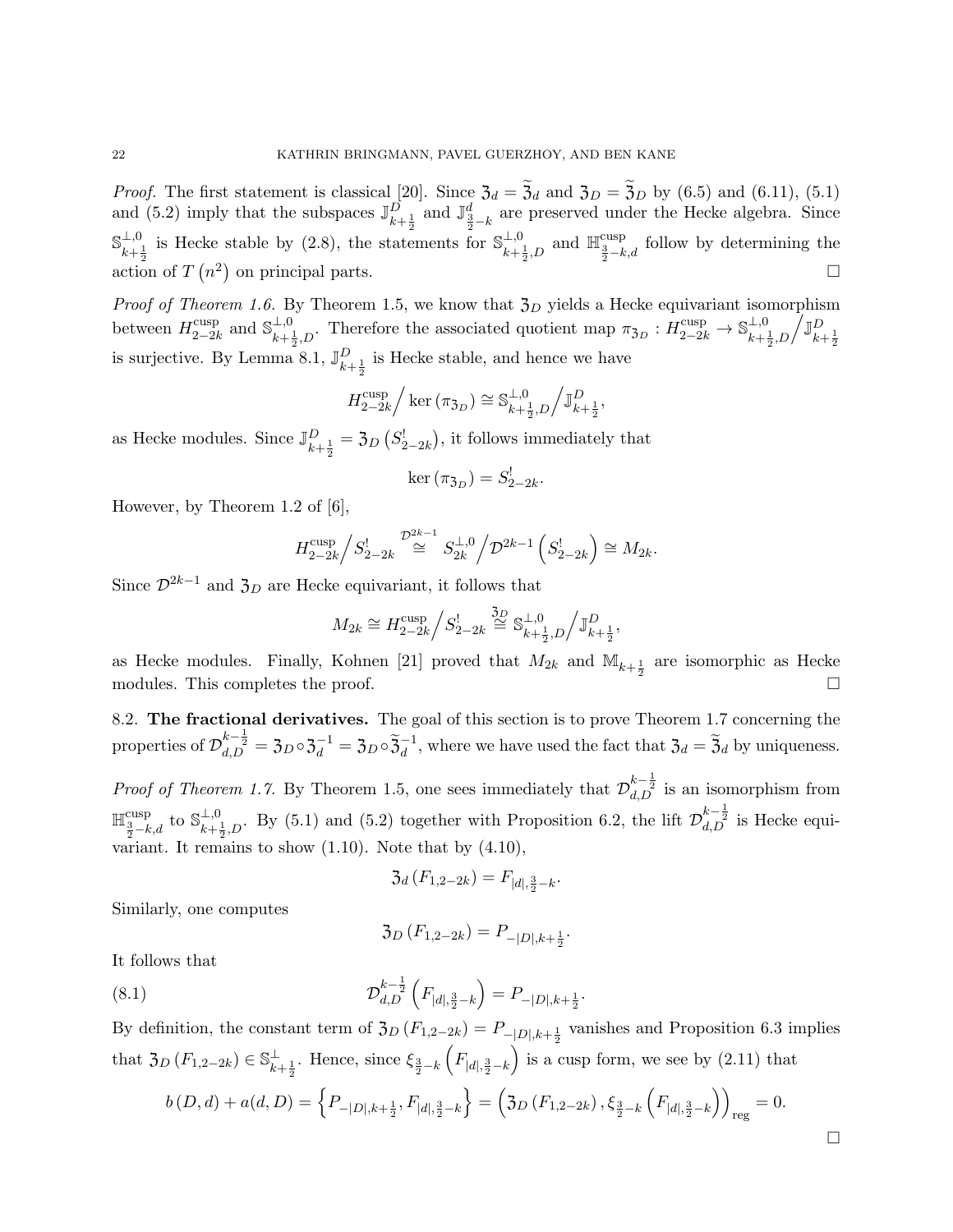#### **REFERENCES**

- [1] M. Abramovitz and I. Stegun, Handbook of Mathematical functions with formulas, graphs, and mathematical tables, 9th edition, New York, Dover, 1972.
- [2] C. Alfes, Formulas for the coefficients of half-integral weight harmonic Maass forms, preprint.
- [3] V. Blomer, G. Harcos, and P. Michel (with appendix by Z. Mao), A Burgess-like subconvex bound for twisted  $L$ -functions, Forum Math. **19** (2007), 61–105.
- [4] R. Borcherds, Automorphic forms with singularities on Grassmannians, Invent. Math. 132 (1998), 491–562.
- [5] K. Bringmann, P. Guerzhoy, and B. Kane, Algebraic and p-adic properties of half-integral weight weakly holomorphic modular forms, in preparation.
- [6] K. Bringmann, P. Guerzhoy, Z. Kent, and K. Ono, Eichler-Shimura theory for mock modular forms, Math. Ann., accepted for publication.
- [7] K. Bringmann and K. Ono, Arithmetic properties of coefficients of half-integral weight Maass-Poincaré series, Math. Ann. 337 (2007), 591–612.
- [8] J. Bruinier and J. Funke, *On two geometric theta lifts*, Duke Math. J. **125** (2004), no. 1, 45–90.
- [9] J. Bruinier, J. Funke, and O. Imamoglu, Regularized theta liftings and periods of modular functions, preprint.
- [10] J. Bruinier, K. Ono, and R. Rhoades, Differential operators for harmonic Maass forms and the vanishing of Hecke eigenvalues, Math. Ann. 342 (2008), 673–693.
- [11] H. Cohen, Sums involving the values at negative integers of L-functions of quadratic characters, Math. Ann. 217 (1975), 271–285.
- [12] W. Duke and P. Jenkins, Integral traces of singular values of weak Maass forms, Algebra and Number Theory 2 (2008), 573–593.
- [13] W. Duke, O. Imamoglu, and A. Tóth, *Cycle integrals of the j-function and mock modular forms*, Ann. of Math. 173 (2011), 947–981.
- [14] W. Duke, Ö. Imamoglu, and Á. Tóth, Rational period functions and cycle integrals, Abh. Math. Semin. Univ. Hambg. 80 (2010), 255–264.
- [15] J. Fay, Fourier coefficients of the resolvent for a Fuchsian group, J. reine angew. Math. **293-294** (1977), 143-203.
- [16] P. Guerzhoy, Hecke operators for weakly holomorphic modular forms and supersingular congruences Proc. Amer. Math. Soc. 136 (2008), 3051–3059.
- [17] P. Guerzhoy, On weak Maass modular grids of even integral weight, Math. Res. Lett. **16** (2009), 19–27.
- [18] H. Iwaniec, Fourier coefficients of modular forms of half-integral weight, Invent. Math. 87 (1987), 385–401.
- [19] H. Iwaniec, Topics in classical automorphic forms, Graduate Studies in Math. 17, American Mathematical Society, Providence, 1997.
- [20] W. Kohnen, Modular forms of half-integral weight on  $\Gamma_0(4)$  Math. Ann. **248** (1980), 249–266.
- [21] W. Kohnen, Newforms of half-integral weight, J. reine angew. Math. 333 (1982), 32–72.
- [22] W. Kohnen, Fourier coefficients of modular forms of half-integral weight, Math. Ann. 271 (1985), 237–268.
- [23] W. Kohnen and D. Zagier, Values of L-series of modular forms at the center of the critical strip 64 (1981), 175–198.
- [24] D. Niebur, A class of nonanalytic automorphic functions, Nagoya Math. J. 52 (1973), 133–145.
- [25] K. Ono, Unearthing the visions of a master: harmonic Maass forms and number theory, Proceedings of the 2008 Harvard-MIT Current Developments in Mathematics Conference, International Press, Somerville, MA, 2009, 347–454.
- [26] H. Poincaré, Sur les invariantes arithmétiques, J. reine angew. Math. 129 (1905), 89–150.
- [27] G. Shimura, On modular forms of half integral weight, Ann. of Math. 97 (1973), 440–481.
- [28] T. Shintani, On construction of holomorphic cusp forms of half integral weight, Nagoya Math. J. 58 (1975), 83–126.
- [29] C. Siegel, Advanced analytic number theory, 2nd ed., Tata Institute of Fundamental Research Studies in Mathematics, 9, Tata Institute of Fundamental Research, Bombay, 1980.
- [30] J.-L. Waldspurger, Sur les coefficients de Fourier des formes modulaires de poids demi-entier, J. Math. Pures et Appl. 60 (1981), 375–484.
- [31] D. Zagier, Traces of Singular Moduli, Motives, polylogarithms and Hodge theory, Part I (Irvine, CA, 1998), 211–244, Int. Press Lect. Ser., 3, I, Int. Press, Somerville, MA, 2002.